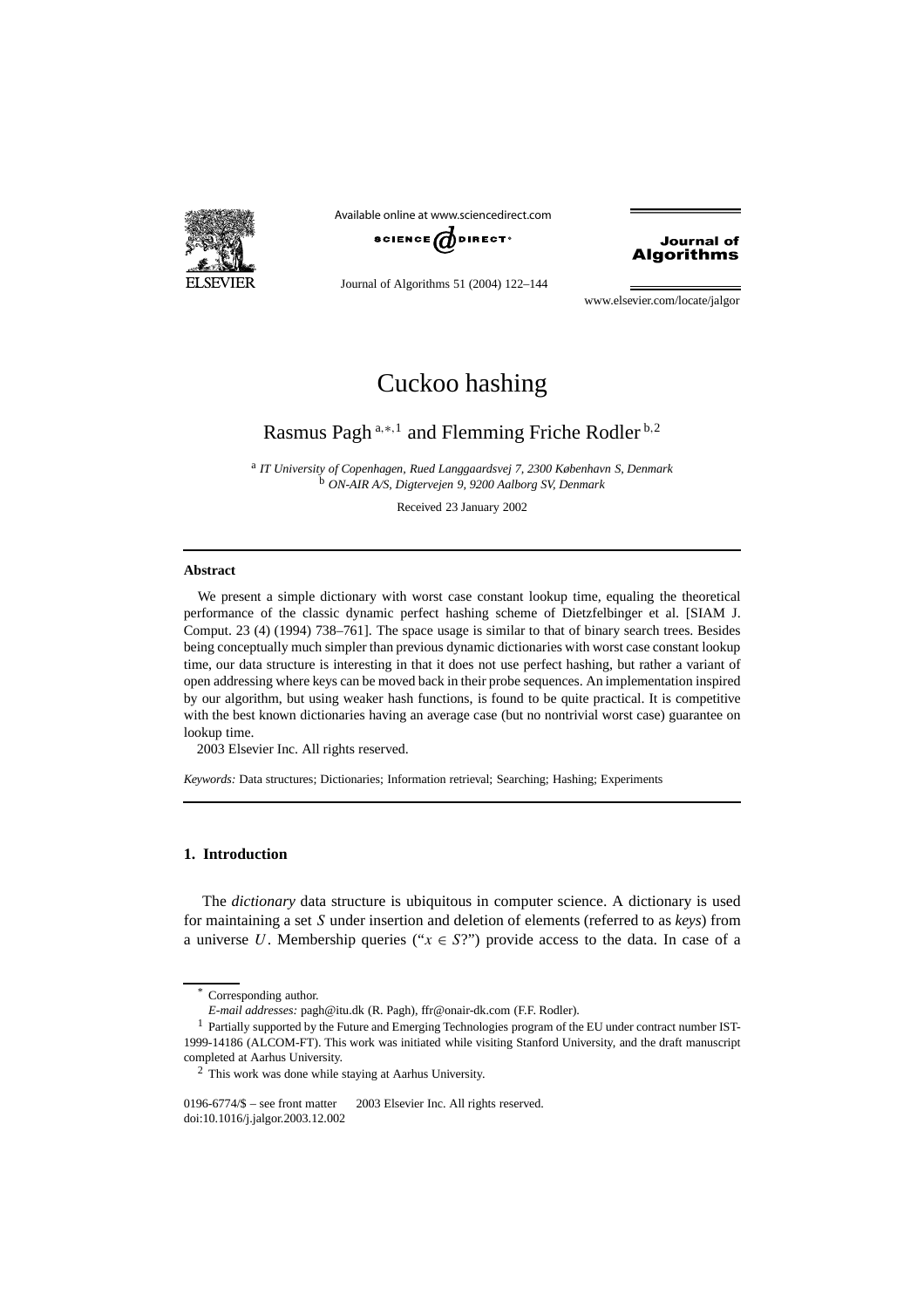positive answer the dictionary also provides a piece of *satellite data* that was associated with *x* when it was inserted. In the following we let *n* denote |*S*|.

The most efficient dictionaries, in theory and in practice, are based on hashing techniques. The main performance parameters are of course lookup time, update time, and space. The constant factors involved are crucial for many applications. In particular, lookup time is a critical parameter. It is well known that, by using a simple universal hash function, the expected number of memory probes for all dictionary operations can be made arbitrarily close to 1 if a sufficiently sparse hash table is used. Therefore the challenge is to combine speed with a reasonable space usage. In particular, we only consider schemes using  $O(n)$  words of space. Section 3 surveys the literature on such dictionaries.

The contribution of this paper is a new hashing scheme called CUCKOO HASHING, which possesses the same theoretical properties as the classic dictionary of Dietzfelbinger et al. [10], but is much simpler. The scheme has *worst case* constant lookup time and amortized expected constant time for updates. Furthermore, the space usage is roughly 2*n* words, which should be compared with the 35*n* words used in [10]. This means that the space usage is similar to that of binary search trees. A special feature of our lookup procedure is that (disregarding accesses to an asymptotically small hash function description) there are just two memory accesses, which are *independent* and can be done in parallel if this is supported by the hardware.

Using weaker hash functions than those required for our analysis, CUCKOO HASHING is very simple to implement. Section 4 describes such an implementation, and reports on experiments and comparisons with the most commonly used hashing methods, having no nontrivial worst case guarantee on lookup time. It seems that such an experiment, performed on a modern multi-level memory architecture, has not previously been described in the literature. Our experiments show CUCKOO HASHING to be quite competitive, especially when the dictionary is small enough to fit in cache. We thus believe it to be attractive in practice, when a worst case guarantee on lookups is desired. In contrast, the hashing scheme of [10] is known to exhibit high constant factors. The LEDA library of efficient data structures and algorithms [25] now incorporates an implementation of CUCKOO HASHING based on ours.

# *1.1. Preliminaries*

As in most other theoretical works on hashing we consider the case where keys are bit strings in  $U = \{0, 1\}^w$  and *w* is the word length of the computer (for theoretical purposes modeled as a RAM). If keys are longer, two things should be changed.

- (1) The keys should be stored outside the hash table, and hash table cells should contain pointers to keys.
- (2) Hashing of long keys should be handled using a standard technique, described for completeness in Appendix A.

It is usually, though not always, clear how to return associated information once membership has been determined. E.g., in the hash table based methods discussed in this paper, the associated information of  $x \in S$  can be stored together with *x* in a hash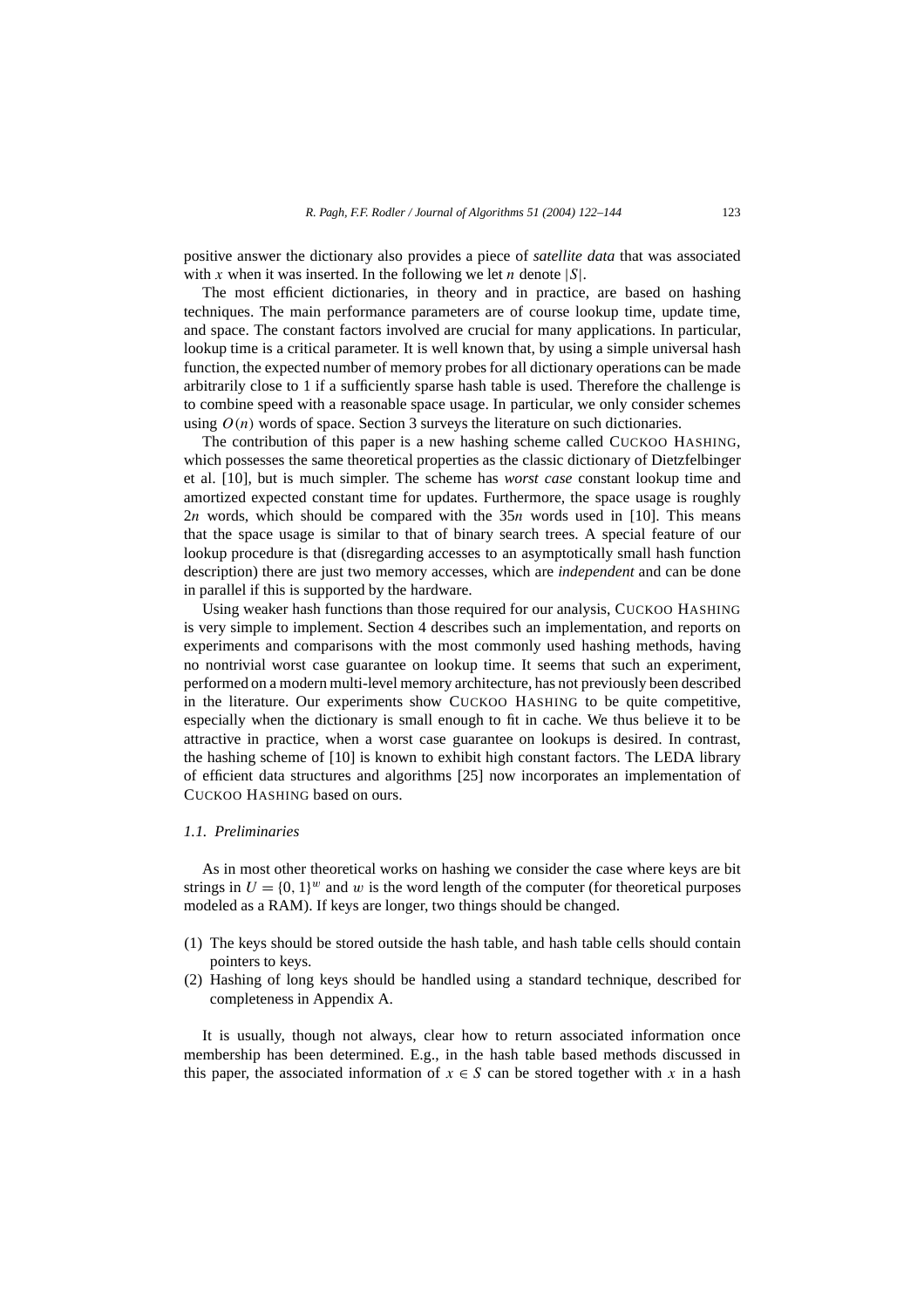table. Therefore we disregard the time and space used to handle associated information and concentrate on the problem of maintaining *S*. We will reserve a special value  $\bot \in U$ to signal an empty cell in hash tables.

Our algorithm uses hash functions from a *universal* family. We use the following wellknown generalization of the original notion of Carter and Wegman [7].

**Definition 1.** A family  $\{h_i\}_{i \in I}$ ,  $h_i: U \to R$ , is  $(c, k)$ *-universal* if, for any *k* distinct elements  $x_1, \ldots, x_k \in U$ , any  $y_1, \ldots, y_k \in R$ , and uniformly random  $i \in I$ ,  $Pr[h_i(x_1) = y_1,$  $\ldots$ ,  $h_i(x_k) = y_k \le c / |R|^k$ .

#### **2. Cuckoo hashing**

CUCKOO HASHING is a dynamization of a static dictionary described in [26]. The dictionary uses two hash tables,  $T_1$  and  $T_2$ , each consisting of  $r$  words, and two hash functions  $h_1, h_2: U \rightarrow \{0, \ldots, r-1\}$ . Every key  $x \in S$  is stored either in cell  $h_1(x)$  of  $T_1$ or in cell  $h_2(x)$  of  $T_2$ , but never in both. Our lookup function is

*function* lookup*(x) return*  $T_1[h_1(x)] = x \vee T_2[h_2(x)] = x$ *end*

Two table accesses for lookup is in fact optimal among all dictionaries using linear space, except for special cases, see [26].

It is shown in [26] that if  $r \geq (1 + \varepsilon)n$  for some constant  $\varepsilon > 0$  (i.e., the tables are a bit less than half full), and  $h_1$ ,  $h_2$  are picked uniformly at random from an  $(O(1), O(\log n))$ universal family, the probability that there is no way of arranging the keys of *S* according to  $h_1$  and  $h_2$  is  $O(1/n)$ . A suitable arrangement of the keys was shown in [26] to be computable in expected linear time, by a reduction to 2-SAT.

We now consider a simple dynamization of the above, still assuming  $r \geq (1 + \varepsilon)n$  for some constant *ε >* 0. Deletion is of course simple to perform in constant time, not counting the possible cost of shrinking the tables if they are becoming too sparse. As for insertion, it turns out that the "cuckoo approach", kicking other keys away until every key has its own "nest", works very well. Specifically, if *x* is to be inserted we first see if cell  $h_1(x)$  of  $T_1$  is occupied. If not, we are done. Otherwise we set  $T_1[h_1(x)] \leftarrow x$  anyway, thus making the previous occupant "nestless." This key is then inserted in  $T_2$  in the same way, and so forth iteratively, see Fig. 1(a).

It may happen that this process loops, as shown in Fig. 1(b). Therefore the number of iterations is bounded by a value "MaxLoop" to be specified in Section 2.3. If this number of iterations is reached, we rehash the keys in the tables using new hash functions, and try once again to accommodate the nestless key. There is no need to allocate new tables for the rehashing: We may simply run through the tables to delete and perform the usual insertion procedure on all keys found not to be at their intended position in the table. (Note that kicking away a key that is not in its intended position simply corresponds to starting a new insertion of this key.)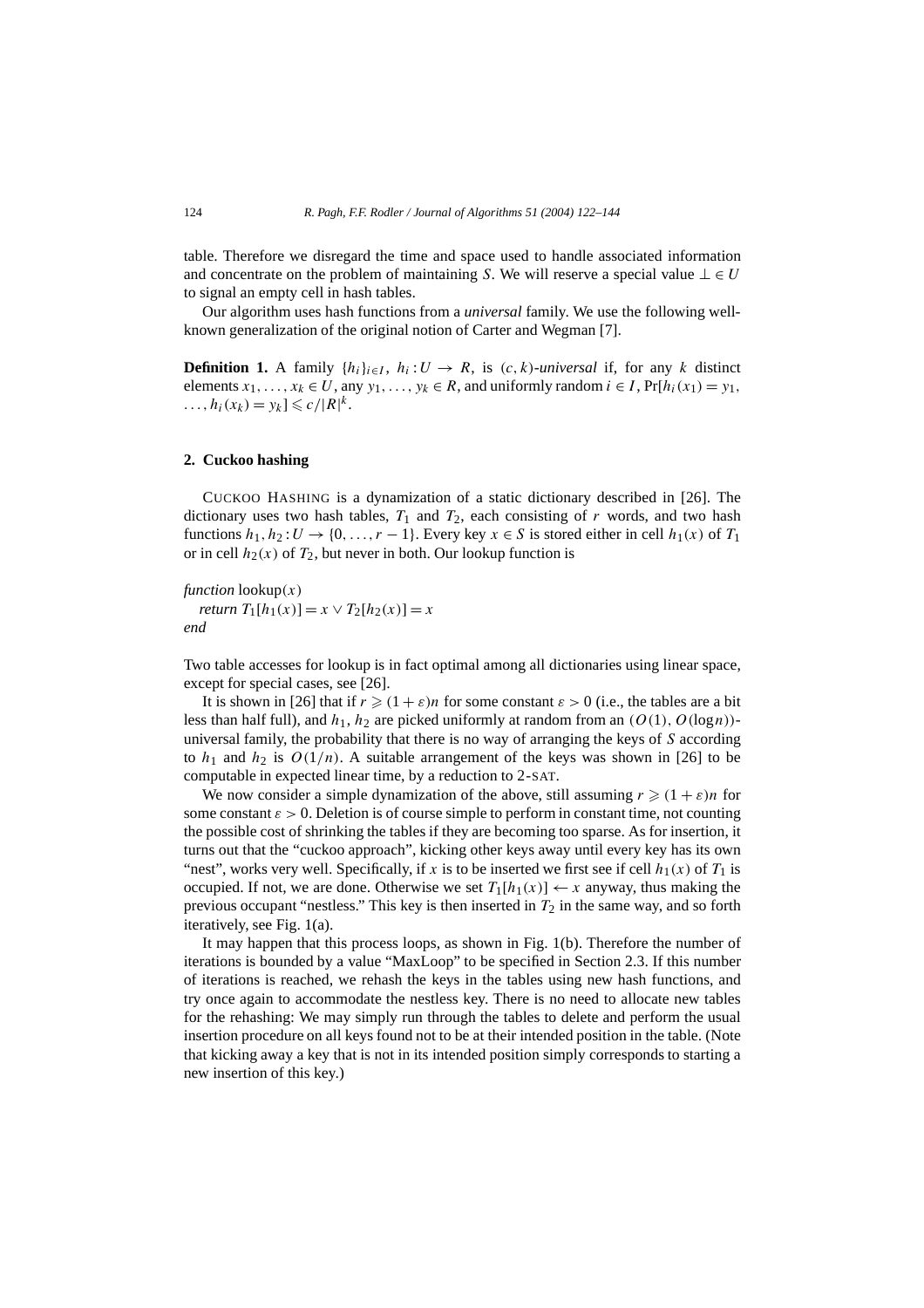

Fig. 1. Examples of CUCKOO HASHING insertion. Arrows show possibilities for moving keys. (a) Key *x* is successfully inserted by moving keys *y* and *z* from one table to the other. (b) Key *x* cannot be accommodated and a rehash is necessary.

Using the notation  $x \leftrightarrow y$  to express that the values of variables x and y are swapped, the following code summarizes the insertion procedure.

*procedure* insert*(x) if* lookup(*x*) *then return loop* MaxLoop *times*  $x \leftrightarrow T_1[h_1(x)]$ *if*  $x = \perp$  *then return*  $x \leftrightarrow T_2[h_2(x)]$ *if*  $x = \perp$  *then return end loop* rehash( $\chi$ ); insert $(x)$ 



The procedure assumes that each table remains larger than  $(1 + \varepsilon)n$  cells. When no such bound is known, a test must be done to find out when a rehash to larger tables is needed. Resizing of tables can be done in amortized expected constant time per update by the usual doubling/halving technique (see, e.g., [10]).

If the hash tables have size  $r$ , we enforce that no more than  $r<sup>2</sup>$  insertions are performed without changing the hash functions. More specifically, if  $r^2$  insertions have been performed since the beginning of the last rehash, we force a new rehash.

#### *2.1. Hash functions*

By a result of Siegel [35] (detailed in Appendix A) we can construct a hash function family that, when restricted to any set of  $r^2$  keys, is  $(1, n^{\delta})$ -universal, for some constant  $\delta$  > 0, with probability  $1 - O(1/n^2)$ . Also, we can pick from the family random functions  $h_1$  and  $h_2$  having constant evaluation time and a description of  $o(n)$  words. Since there are at most  $r^2$  keys inserted using a particular pair of hash functions this means that: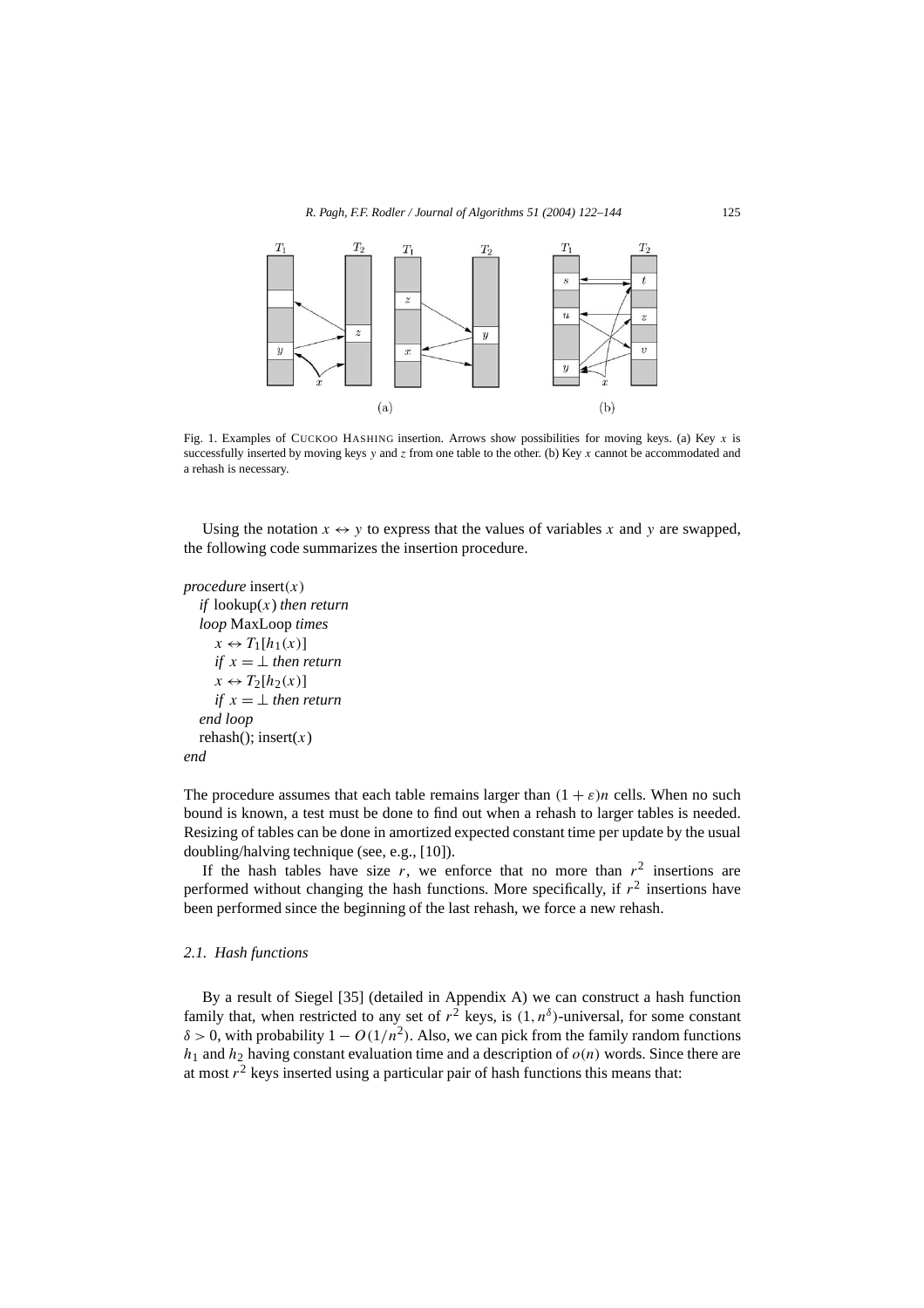- With probability  $O(1/n^2)$  the hash functions have some unspecified behavior (i.e., we should expect the worst possible).
- Otherwise, the hash functions behave exactly as if they had been picked from a  $(1, n^{\delta})$ universal family.

For *n* larger than some constant we will have MaxLoop  $\langle n^{\delta}, i.e., \text{ with high probability} \rangle$ the family will be  $(1, MaxLoop)$ -universal. This means that  $h_1$  and  $h_2$  will act like truly random functions on any set of keys processed during the insertion loop.

# *2.2. Variants*

The lookup call preceding the insertion loop ensures robustness if the key to be inserted is already in the dictionary. A slightly faster implementation can be obtained if this is known not to occur.

Note that the insertion procedure is biased towards inserting keys in  $T_1$ . As will be seen in Section 4 this leads to faster successful lookups, due to more keys being found in *T*1. This effect is even more pronounced if one uses an *asymmetric* scheme where  $T_1$  is larger than  $T_2$ . In both cases, the insertion time is only slightly worse than that of a completely symmetric implementation.

Another variant is to use a single table *T* of size 2*r* for both hash functions. The results and analysis for this case are similar to what is described here for the two table scheme. The following trick due to John Tromp [38] can be used in this case to avoid keeping track of the hash function according to which each key is placed: If we change the possible locations for key *x* to be  $h_1(x)$  and  $(h_2(x) - h_1(x))$  mod 2*r*, we can jump from one location of *x* to the other using the map  $i \mapsto (h_2(x) - i) \text{ mod } 2r$ .

In the following we will consider just the symmetric two table scheme.

#### *2.3. Analysis*

As in all other analyses of randomized hashing schemes, we assume the *oblivious adversary model*, i.e., that the keys inserted are independent of the random choices made by the algorithm.

Our analysis of the insertion procedure has three main parts:

- (1) We first exhibit some useful characteristics of the behavior of the insertion procedure.
- (2) We then derive a bound on the probability that the insertion procedure uses at least *t* iterations.
- (3) Finally we argue that the procedure uses expected amortized constant time.

#### *Behavior of the insertion procedure*

The simplest behavior of the insertion procedure occurs when it does not visit any hash table cell more than once. In this case it simply runs through a sequence of nestless keys  $x_1, x_2, \ldots$  with no repetitions, inserting  $x_1$  in  $T_1$  and moving the remaining keys in the sequence from one table to the other.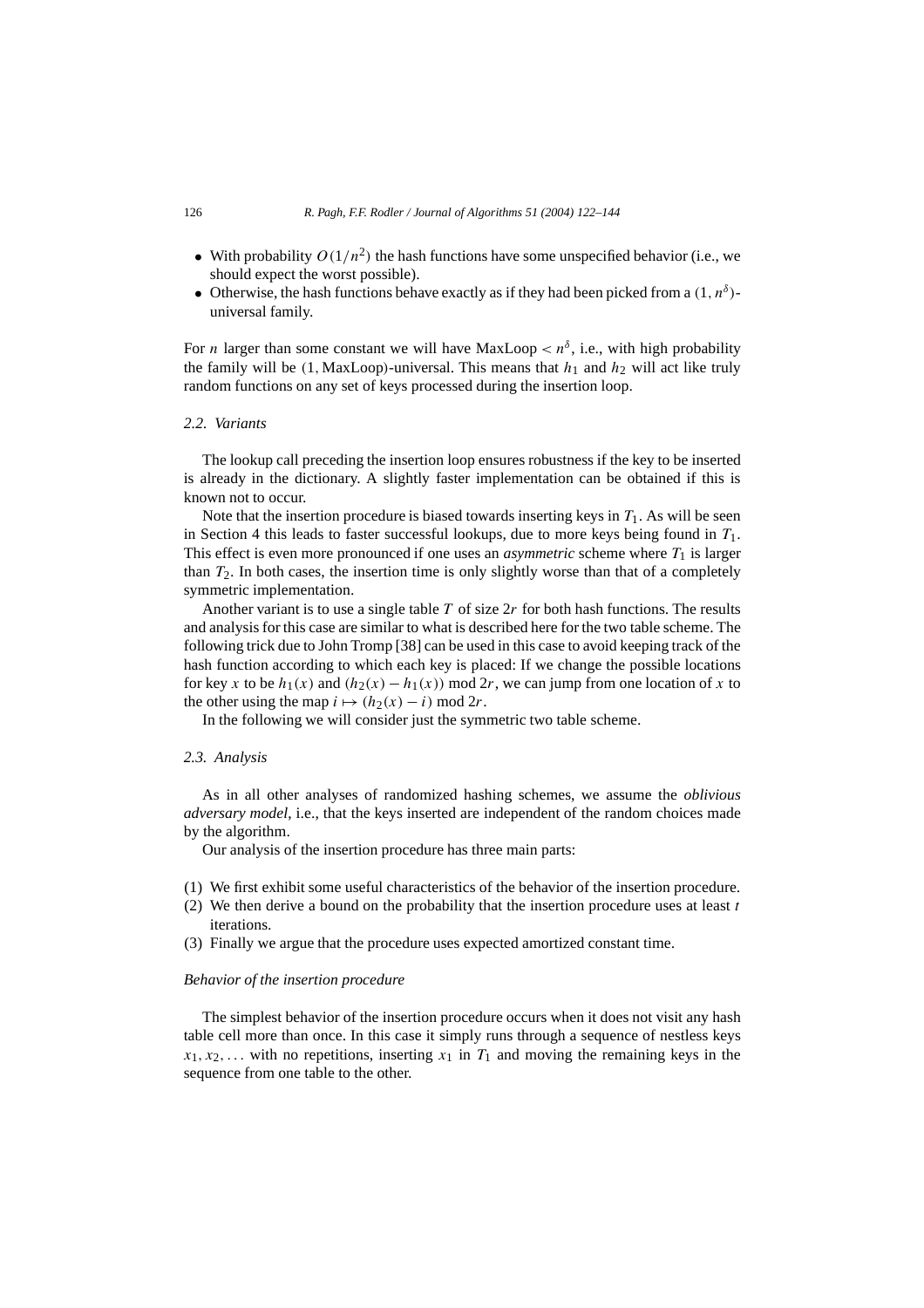If, at some point, the insertion procedure returns to a previously visited cell, the behavior is more complicated, as shown in Fig. 2. The key  $x_i$  in the first previously visited cell will become nestless for the second time (occurring at positions  $i$  and  $j > i$  in the sequence) and be put back in its original cell. Subsequently all keys *xi*<sup>−</sup>1*,...,x*<sup>2</sup> will be moved back where they were at the start of the insertion (assuming that the maximum number of iterations is not reached). This means that  $x_1$  ends up nestless again, and the procedure will try placing it in the second table. At some point after this there appears a nestless key  $x_l$  that is either moved to a vacant cell or a previously visited cell (again assuming that the maximum number of iterations is not reached). In the former case the procedure terminates. In the latter case a rehash must be performed, since we have a "closed loop" of *l* − *i* + 1 keys hashing to only *l* − *i* cells. This means that the loop will run for the maximum number of iterations, followed by a rehash.

**Lemma 1.** *Suppose that the insertion procedure does not enter a closed loop. Then for any prefix*  $x_1, x_2, \ldots, x_p$  *of the sequence of nestless keys, there must be a subsequence of at least p/*3 *consecutive keys without repetitions, starting with an occurrence of the key x*1*, i.e., the key being inserted.*

**Proof.** In the case where the insertion procedure never returns to a previously visited cell, the prefix itself is a sequence of  $p$  distinct nestless keys starting with  $x_1$ . Otherwise, the sequence of nestless keys is as shown in Fig. 2. If  $p < i + j$ , the first  $j - 1 \geq$  $(i + j - 1)/2 \geq p/2$  nestless keys form the desired sequence. For  $p \geq i + j$ , one of the sequences  $x_1, \ldots, x_{j-1}$  and  $x_{i+j-1}, \ldots, x_p$  must have length at least  $p/3$ . **□** 

# *Probability bounds*

We now consider the probability that the insertion loop runs for at least *t* iterations. For *t >* MaxLoop the probability is of course 0. Otherwise, using the above analysis, iteration number *t* may be performed in three (not mutually exclusive) situations:

- (1) The hash function family used is not *(*1*,*MaxLoop*)*-universal when restricted to the set of keys in the dictionary (including the key being inserted).
- (2) The insertion procedure has entered a "closed loop," i.e.,  $x_l$  in Fig. 2 was moved to a previously visited cell, for  $l \leq 2t$ .
- (3) The insertion procedure has processed a sequence of at least *(*2*t* − 1*)/*3 consecutive nestless keys starting with the newly inserted key.

We chose the hash function family such that the first situation occurs with probability  $O(1/n^2)$ . Under the condition that the first situation does *not* occur, we now bound the probability of the two last situations.

In the second situation let  $v \le l$  denote the number of distinct nestless keys. The number of ways in which the closed loop can be formed is less than  $v^3r^{v-1}n^{v-1}$  ( $v^2$  possible values for *i* and *j*, *v* possible positions for *x<sub>l</sub>*,  $r^{v-1}$  possible choices of cells, and  $n^{v-1}$  possible choices of keys other than  $x_1$ ). Since  $v \leq$  MaxLoop, the hash functions are  $(1, v)$ -universal.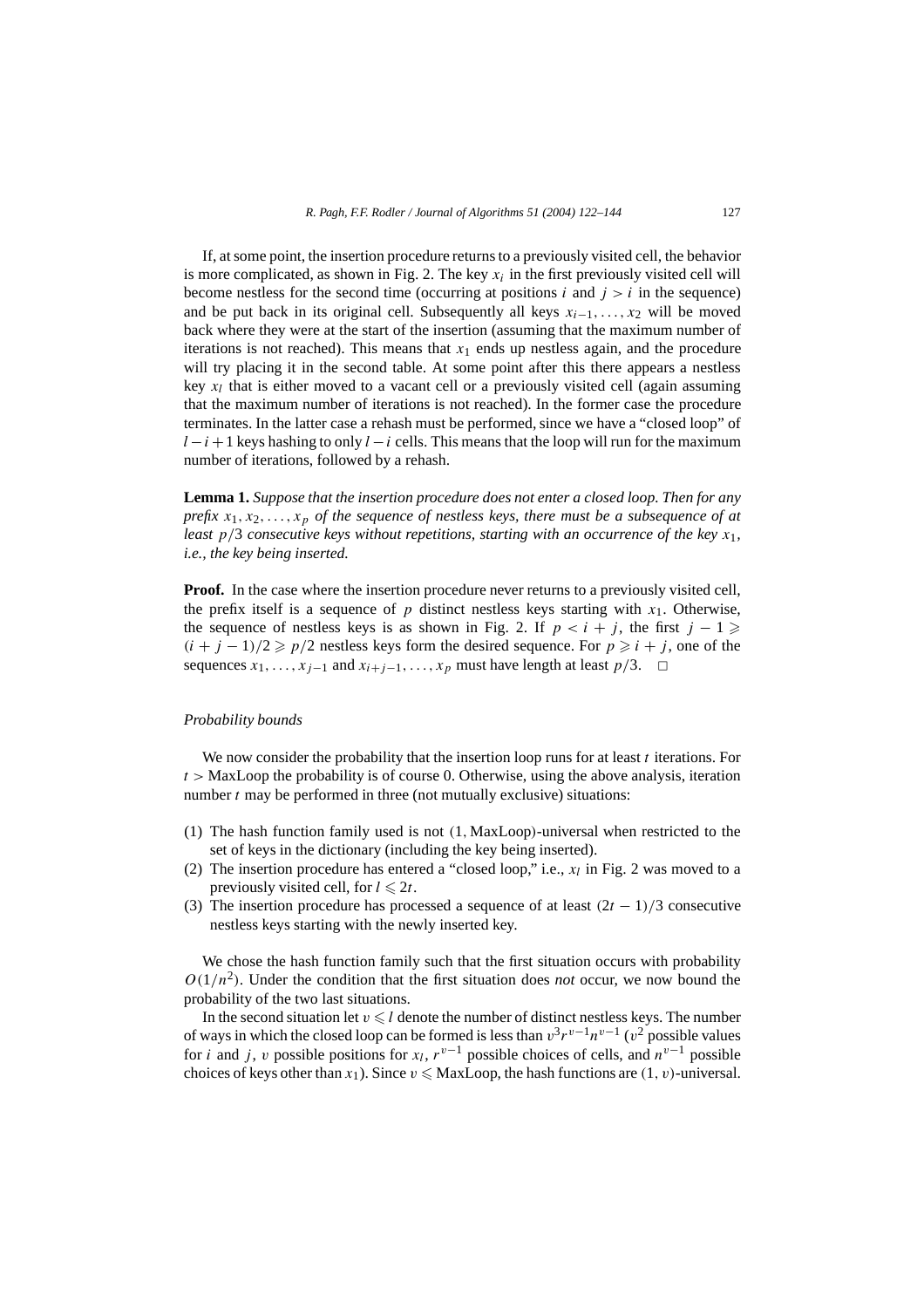

Fig. 2. Three stages of an insertion of key  $x_1$ , involving the movement of keys  $x_1, \ldots, x_l$ . Boxes correspond to cells in either of the two tables, and arcs show possibilities for moving keys. A bold arc shows where the nestless key is to be inserted.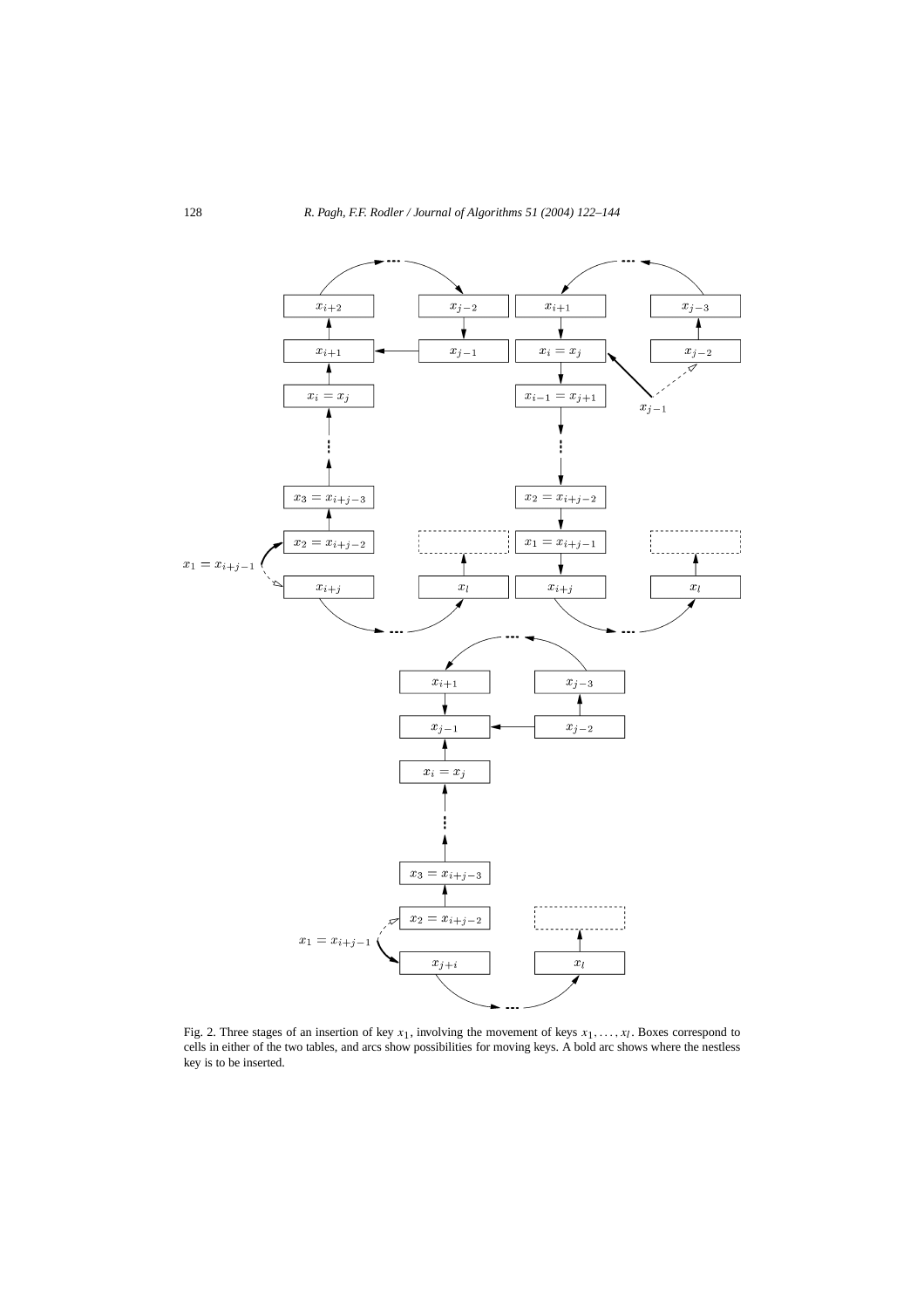This means that each possibility occurs with probability at most  $r^{-2\nu}$ . Summing over all possible values of *v*, and using  $r/n > 1 + \varepsilon$ , we get that the probability of situation 1 is at most:

$$
\sum_{v=3}^{l} v^{3} r^{v-1} n^{v-1} r^{-2v} \leq \frac{1}{rn} \sum_{v=3}^{\infty} v^{3} (n/r)^{v} = O(1/n^{2}).
$$

The above derivation follows a suggestion of Sanders and Vöcking [32], and improves the  $O(1/n)$  bound in the conference version of this paper [27].

In the third situation there is a sequence of  $v = \lfloor (2t - 1)/3 \rfloor$  distinct nestless keys  $b_1, \ldots, b_v$ , such that  $b_1$  is the key to be inserted, and such that for either  $(\beta_1, \beta_2) = (1, 2)$ or  $(\beta_1, \beta_2) = (2, 1)$ :

$$
h_{\beta_1}(b_1) = h_{\beta_1}(b_2), \quad h_{\beta_2}(b_2) = h_{\beta_2}(b_3), \quad h_{\beta_1}(b_3) = h_{\beta_1}(b_4), \quad \dots \tag{1}
$$

Given  $b_1$  there are at most  $n^{v-1}$  possible sequences of *v* distinct keys. For any such sequence and any of the two choices of  $(\beta_1, \beta_2)$ , the probability that the *b* − 1 equations in (1) hold is bounded by  $r^{-(v-1)}$ , since the hash functions were chosen from a *(*1*,*MaxLoop*)*-universal family. Hence the probability that there is *any* sequence of length  $v$  satisfying  $(1)$ , and thus the probability of situation 2, is bounded by

$$
2(n/r)^{v-1} \leq 2(1+\varepsilon)^{-(2t-1)/3+1}.
$$
 (2)

#### *Concluding the analysis*

From the previous section it follows that the expected number of iterations in the insertion loop is bounded by

$$
1 + \sum_{t=2}^{\text{MaxLoop}} (2(1+\varepsilon)^{-(2t-1)/3+1} + O(1/n^2))
$$
  
\n
$$
\leq 1 + O\left(\frac{\text{MaxLoop}}{n^2}\right) + 2\sum_{t=0}^{\infty} ((1+\varepsilon)^{-2/3})^t
$$
  
\n
$$
= O\left(1 + \frac{1}{1 - (1+\varepsilon)^{-2/3}}\right)
$$
  
\n
$$
= O(1 + 1/\varepsilon).
$$
 (3)

Finally, we consider the cost of rehashing. First we consider only *forced* rehashes, caused by failed insertions. These occur if the insertion loop runs for  $t = \text{MaxLoop}$ iterations. By the previous section, the probability that this happens because of entering a closed loop, or because the hash function family fails to be *(*1*,*MaxLoop*)*-universal, is  $O(1/n^2)$ . Setting MaxLoop =  $\lceil 3 \log_{1+\varepsilon} r \rceil$ , the probability of rehashing without entering a closed loop is, by (2), at most

$$
2(1+\varepsilon)^{-(2\text{ MaxLoop}-1)/3+1} = O(1/n^2)
$$

Altogether, the probability that any given insertion causes a rehash is  $O(1/n^2)$ . In particular, the *n* insertions performed during a rehash all succeed (i.e., cause no further

*.*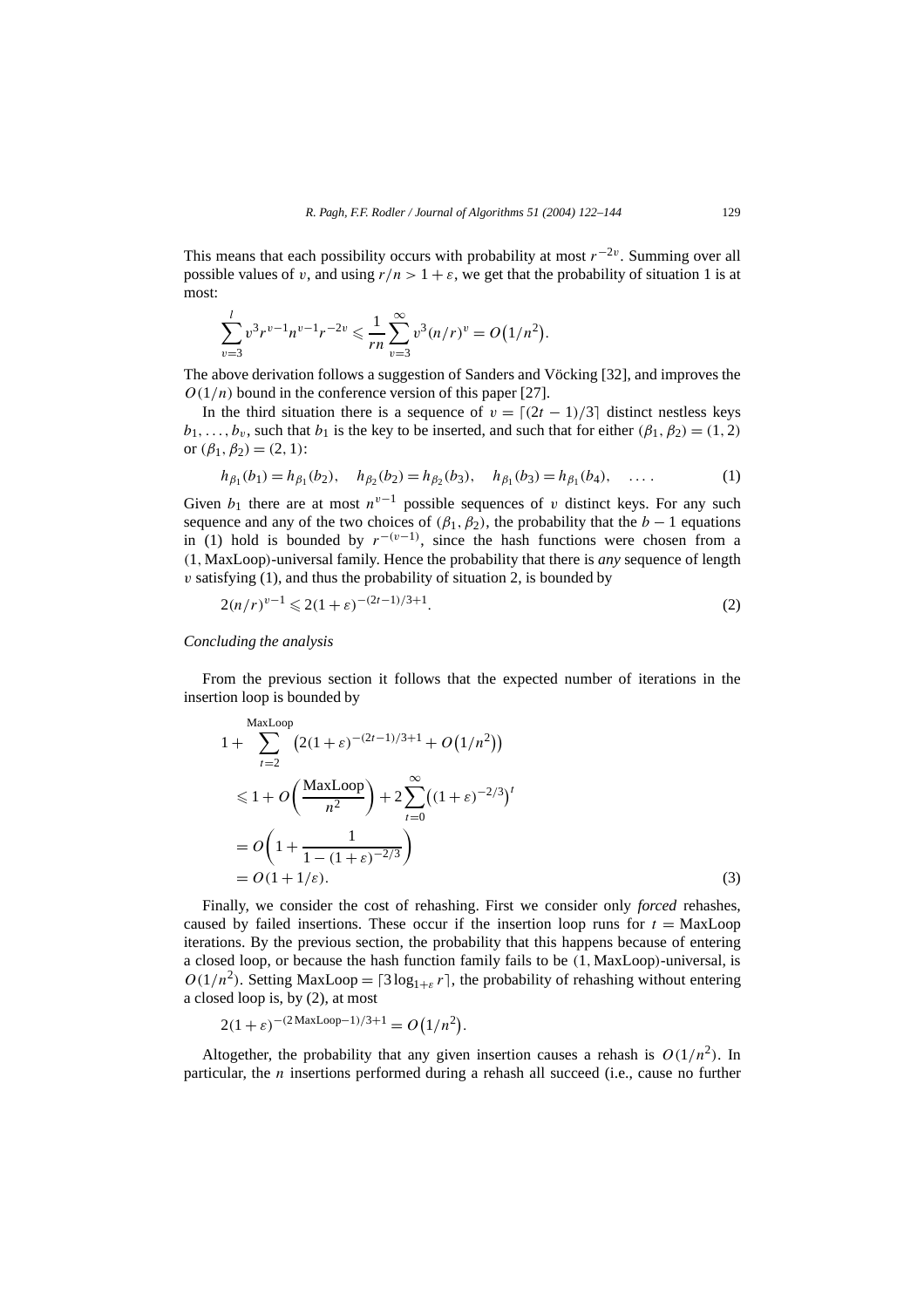rehash) with probability  $1 - O(1/n)$ . The expected time used per insertion is  $O(1)$ , so the total expected time for trying to insert all keys is  $O(n)$ . If an insertion fails during the rehash, a recursive rehash is started. Since we keep all keys in the tables all the time, this simply corresponds to starting over with another attempt at rehashing all keys. As the probability of having to start over with new hash functions is bounded away from 1, the total expected time for a rehash sums to  $O(n)$ . Thus, for any insertion the expected time used for forced rehashing is *O(*1*/n)*.

There will also be a rehash if  $r^2$  insertions have been performed with no failed insertions. Since the expected cost of the rehash is  $O(n)$ , the amortized expected cost per insertion of such rehashes is *O(*1*/n)*.

Summing up, we have shown that the amortized expected time for insertion is bounded by a constant. The small probability of rehashing, together with (2), in fact implies that also the *variance* of the insertion time is constant.

#### **3. Background and related work on linear space dictionaries**

Hashing, first described in public literature by Dumey [13], emerged in the 1950s as a space efficient heuristic for fast retrieval of information in sparse tables. Knuth surveys the most important classical hashing methods in [20, Section 6.4]. The most prominent, and the basis for our experiments in Section 4, are CHAINED HASHING (with separate chaining), LINEAR PROBING and DOUBLE HASHING. Judging from leading textbooks on algorithms, Knuth's selection of algorithms is in agreement with current practice for implementation of general purpose dictionaries. In particular, the excellent cache usage of LINEAR PROBING makes it a prime choice on modern architectures. A more recent scheme called TWO-WAY CHAINING [2] will also be investigated. All schemes are briefly described in Section 4.

# *3.1. Analysis of early hashing schemes*

Early theoretical analysis of hashing schemes was done under the assumption that hash function values are uniformly random and independent. Precise analyses of the average and expected worst case behaviors of the above mentioned schemes have been made, see, for example, [16,20]. We mention just a few facts, disregarding asymptotically vanishing terms. Note that some figures depend on implementation details—the below hold for the implementations described in Section 4.

We first consider the expected number of memory probes needed by the two "open addressing" schemes to insert a key in a hash table where an  $\alpha$  fraction of the table,  $0 < \alpha < 1$ , is occupied by keys. For LINEAR PROBING the expected number of probes during insertion is  $(1 + 1/(1 - \alpha)^2)/2$ . This coincides with the expected number of probes for unsuccessful lookups, and with the number of probes needed for looking up the key if there are no subsequent deletions. A deletion rearranges keys to the configuration that would occur if the deleted key had never been inserted. In DOUBLE HASHING the expected cost of an insertion is  $1/(1 - \alpha)$ . As keys are never moved, this coincides with the number of probes needed for looking up the key and for deleting the key. If a key has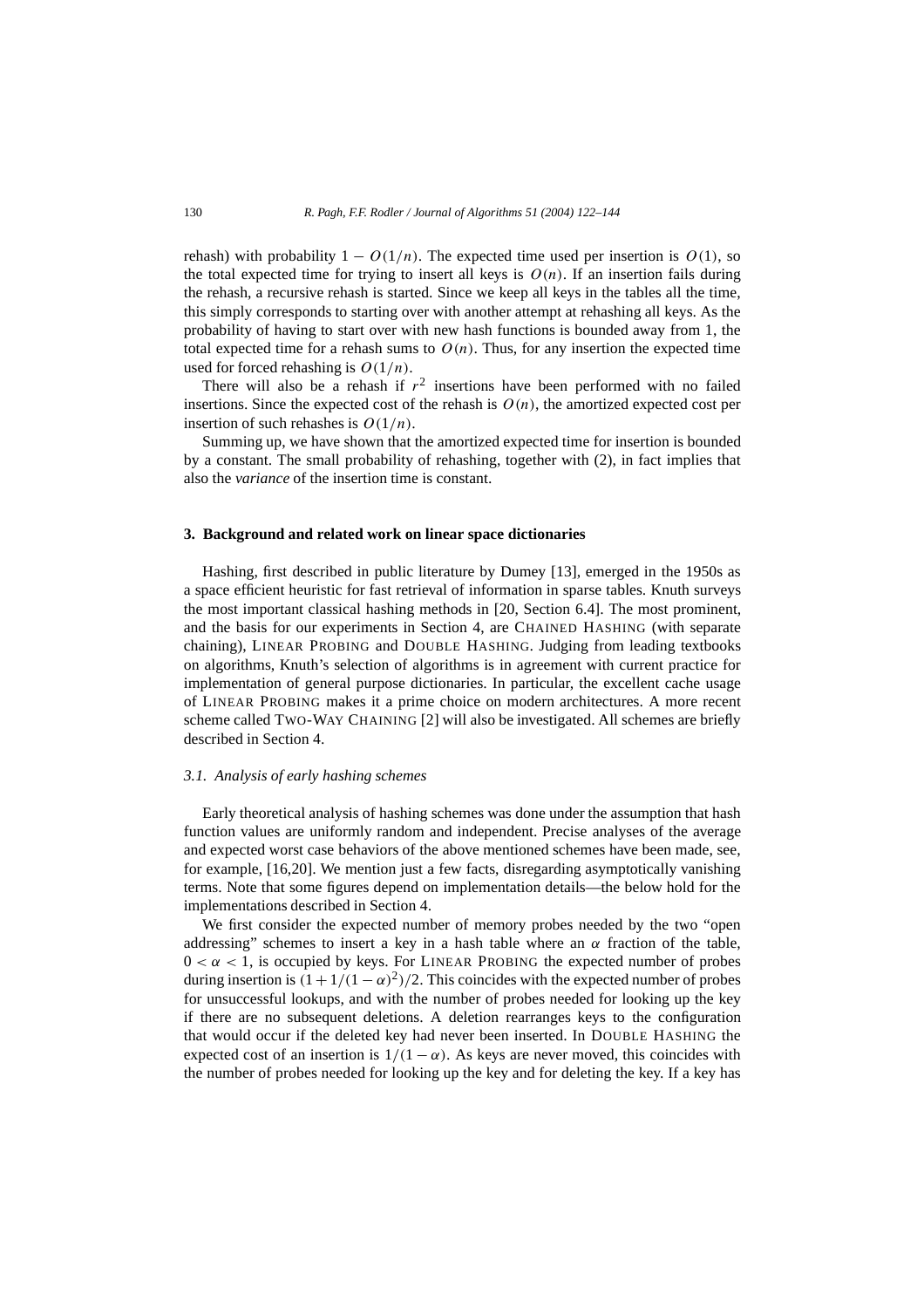not been inserted in the hash table since the last rehash, the expected cost of looking it up (unsuccessfully) is  $1/(1 - \beta)$ , where  $\beta$  is the fraction of keys and "deleted" markers in the hash table. If the key still has a "deleted" marker in the table, the expected cost of the unsuccessful lookup is one probe more.

For CHAINED HASHING with hash table size  $n/\alpha$ , the expected length of the list traversed during an unsuccessful lookup is *α*. This means that the expected number of probes needed to insert a new key is  $1+\alpha$ , which will also be the number of probes needed to subsequently look up the key (note that probes to pointers are not counted). A deletion results in the data structure that would occur if the key had never been inserted.

In terms of expected number of *probes*, the above implies that, for any given  $\alpha$ , CHAINED HASHING is better than DOUBLE HASHING, which is again better than LINEAR PROBING. It should be noted, however, that the space used by CHAINED HASHING is larger than that in the open addressing schemes for the same *α*. The difference depends on the relative sizes of keys and pointers.

Suppose  $\alpha$  < 1 is a constant. The *longest* probe sequence in LINEAR PROBING is then of expected length *Ω(*log*n)*. For DOUBLE HASHING the longest successful probe sequence is expected to be of length *Ω(*log*n)*, and there is a nonzero probability that the length of the longest unsuccessful search is linear. The expected maximum chain length in CHAINED HASHING is  $\Theta(\log n / \log \log n)$ .

Though the above results seem to agree with practice, the randomness assumptions used for the analyses are questionable in applications. Carter and Wegman [7] succeeded in removing such assumptions from the analysis of CHAINED HASHING, introducing the concept of *universal* hash function families. When implemented with a random function from Carter and Wegman's universal family, chained hashing has constant expected time per dictionary operation (plus an amortized expected constant cost for resizing the table). Using the hash function family of Siegel [35], also used in this paper, LINEAR PROBING and DOUBLE HASHING provably satisfy the above performance bounds [33,34].

#### *3.2. Key rearrangement schemes*

A number of (open addressing) hashing schemes have been proposed that share a key feature with CUCKOO HASHING, namely that keys are moved around during insertions [4,17,21,22,31]. The main focus in these schemes is to reduce the average number of probes needed for finding a key in a (nearly) full table to a constant, rather than the  $O(log n)$ average exhibited by standard open addressing. This is done by occasionally moving keys forward in their probe sequences.

Our new algorithm rearranges keys in order to reduce the *worst case* number of probes to a constant. A necessary condition for this is reuse of hash function values, i.e., that keys are moved back in their probe sequence. Backward moves were not used in any previous rearrangement scheme, presumably due to the difficulty that moving keys back does not give a fresh, "random" placement. We can make lookups use constant time in the worst case because we do not deal with full hash tables, but rather hash tables having a constant fraction of unoccupied cells.

Arrangements of keys with optimal worst case retrieval cost were in fact already considered by Rivest in [31]. He assumes that the probe sequences are given, and presents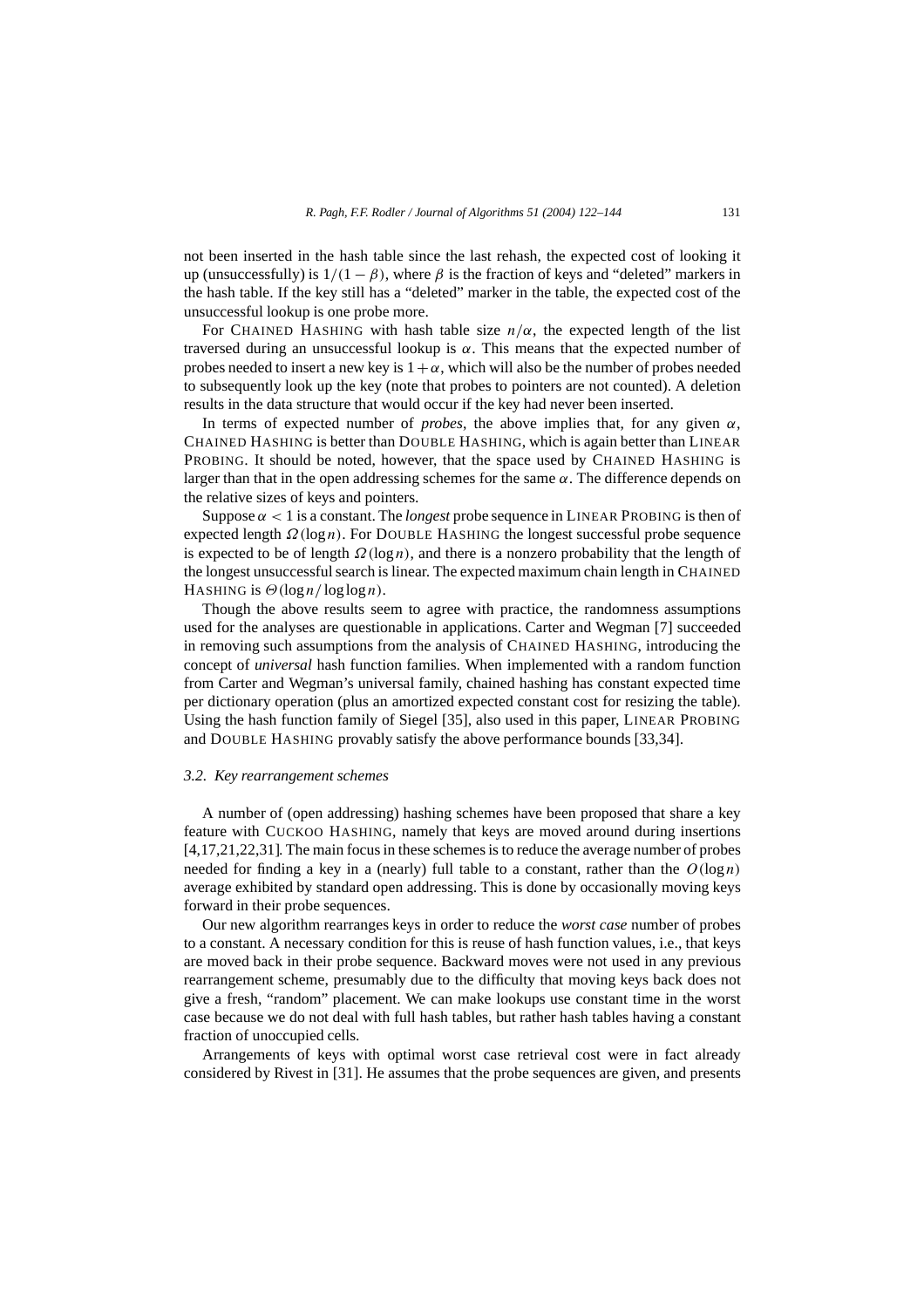#### 132 *R. Pagh, F.F. Rodler / Journal of Algorithms 51 (2004) 122–144*

a polynomial time algorithm for finding an arrangement that minimizes the length of the longest successful search. It is also shown that if one updates the key set, the expected number of keys that need to be moved to achieve a new optimal arrangement is constant. (The analysis requires that the hash table is sufficiently sparse, and assumes the hash function to be truly random.) This suggests a dictionary that solves a small assignment problem after each insertion and deletion. It follows from [26] and this paper, that Rivest's dictionary achieved worst case constant lookup time and expected amortized constant update time, 8 years before an algorithm with the same performance and randomness assumption was published by Aho and Lee [1]. Furthermore, Siegel's hash functions suffice for the analysis. However, the CUCKOO HASHING insertion algorithm is much simpler and more efficient than that suggested by Rivest.

Another key rearrangement scheme with similarities to CUCKOO HASHING is LAST-COME-FIRST-SERVED HASHING [29], which has low variance on search time as its key feature. It uses the same greedy strategy for moving keys as is used in this paper, but there is no reuse of hash function values.

#### *3.3. Hashing schemes with worst case lookup guarantee*

TWO-WAY CHAINING [2] is an alternative to CHAINED HASHING that offers  $O(log log n)$  maximal lookup time with high probability (assuming truly random hash functions). This scheme shares the feature with CUCKOO HASHING that keys are stored in one of two places (in this case linked lists). The implementation that we consider represents the lists by fixed size arrays of size  $O(log \log n)$  (if a longer chain is needed, a rehash is performed). To achieve linear space usage, one must then use a hash table of size  $O(n/\log\log n)$ , implying that the *average* chain length is  $\Omega(\log\log n)$  [3]. (We remark that the idea of storing keys in one out of two places was used even earlier by Karp, Luby, and Meyer auf der Heide [18] in the context of PRAM simulation.)

Another scheme with this worst case guarantee is MULTILEVEL ADAPTIVE HASH-ING [5]. However, lookups can be performed in  $O(1)$  worst case time if  $O(\log \log n)$  hash function evaluations, memory probes and comparisons are possible in parallel. This is similar to CUCKOO HASHING, though the latter uses only *two* hash function evaluations, memory probes, and comparisons.

A dictionary with worst case *constant* lookup time was first obtained by Fredman, Komlós and Szemerédi [15], though it was *static*, i.e., did not support updates. It was later augmented with insertions and deletions in amortized expected constant time by Dietzfelbinger et al. [10]. Dietzfelbinger and Meyer auf der Heide [11] improved the update performance by exhibiting a dictionary in which operations are done in constant time with high probability, namely at least  $1 - n^{-c}$ , where *c* is any constant of our choice. A simpler dictionary with the same properties was later developed [8]. When  $n = |U|^{1-o(1)}$ a space usage of  $O(n)$  words is not within a constant factor of the information theoretical minimum of  $B = \log \binom{|U|}{n}$  $\binom{U}{n}$  bits. The dictionary of Raman and Rao [30] offers the same performance as [10], using  $B + o(B)$  bits in all cases. However, it does not support information associated with keys.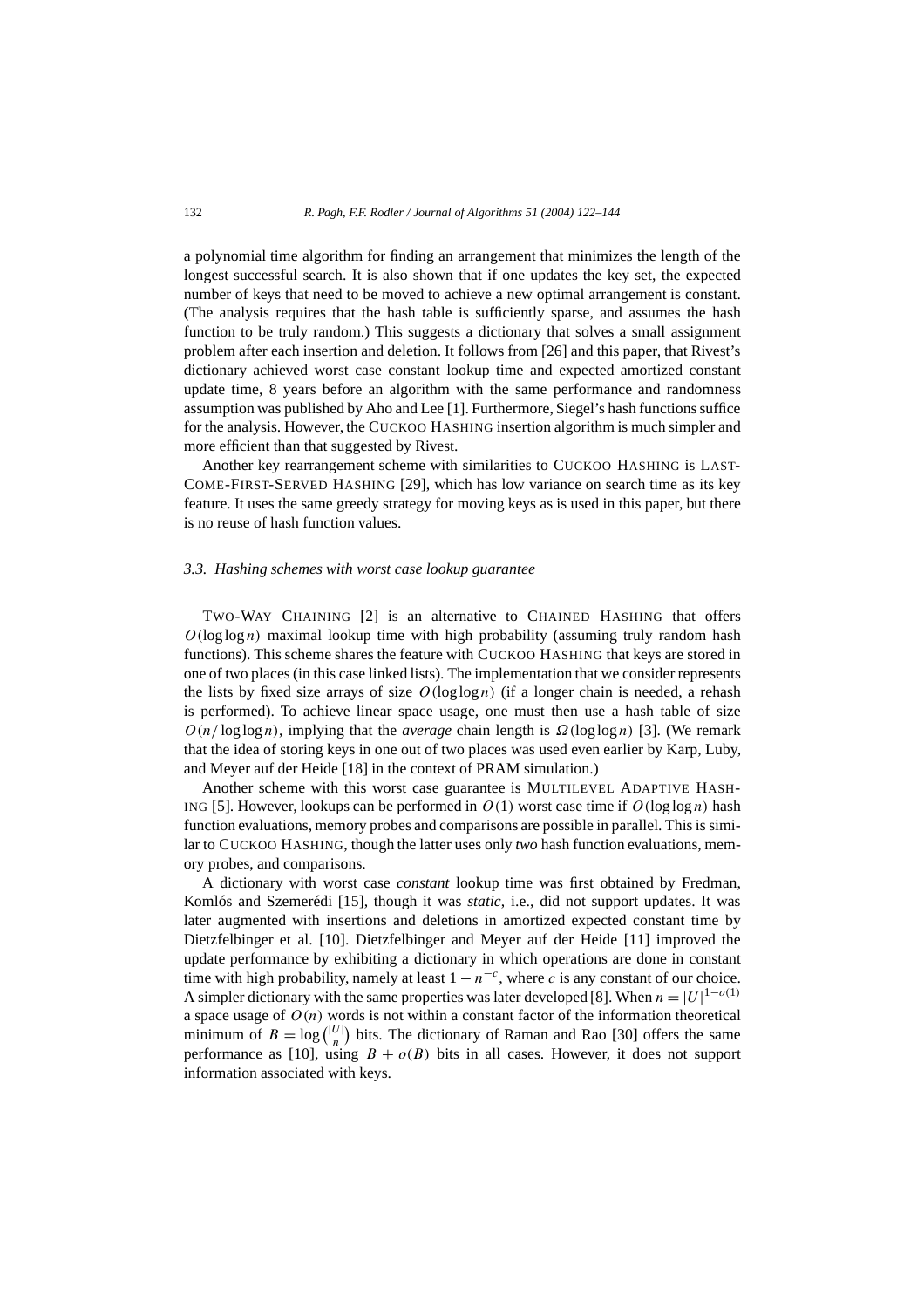Very recently, Fotakis et al. [14] analyzed a generalization of CUCKOO HASHING with *d* possible locations for each key, showing that in this case a space utilization of  $1 - 2^{-\Omega(d)}$ can be achieved, with constant expected time for insertions.

# **4. Experiments**

To examine the practicality of CUCKOO HASHING we experimentally compare it to three well-known hashing methods, as described in [20, Section 6.4]: CHAINED HASHING (with separate chaining), LINEAR PROBING and DOUBLE HASHING. We also consider TWO-WAY CHAINING [2].

The first three methods all attempt to store a key x at position  $h(x)$  in a hash table. They differ in the way collisions are resolved, i.e., in what happens when two or more keys hash to the same location.

CHAINED HASHING*.* A linked list is used to store all keys hashing to a given location.

- LINEAR PROBING. A key is stored in the next empty table entry. Lookup of key  $x$  is done by scanning the table beginning at  $h(x)$  and ending when either x or an empty table entry is found. When deleting, some keys may have to be moved back in order to fill the hole in the lookup sequence, see [20, Algorithm R] for details.
- DOUBLE HASHING*.* Insertion and lookup are similar to LINEAR PROBING, but instead of searching for the next position one step at a time, a second hash function value is used to determine the step size. Deletions are handled by putting a special "deleted" marker in the cell of the deleted key. Lookups skip over deleted cells, while insertions overwrite them.

The fourth method, TWO-WAY CHAINING, can be described as two instances of CHAINED HASHING. A key is inserted in one of the two hash tables, namely the one where it hashes to the shorter chain. A cache-friendly implementation, as recently suggested in [6], is to simply make each linked list a short, fixed size array. If a longer list is needed, a rehash must be performed.

# *4.1. Previous experimental results*

Although the dictionaries with worst case constant lookup time surveyed in Section 3 leave little to improve from a theoretical point of view, large constant factors and complicated implementation hinder their direct practical use. For example, in the "dynamic perfect hashing" scheme of [10] the upper bound on space is 35*n* words. The authors of [10] refer to a more practical variant due to Wenzel that uses space comparable to that of binary search trees.

According to [19] the implementation of this variant in the LEDA library [25], described in [39], has average insertion time larger than that of AVL trees for  $n \le 2^{17}$ , and more than four times slower than insertions in chained hashing. (On a Linux PC with an Intel<sup>®</sup> Pentium<sup>®</sup> 120 MHz processor.) The experimental results listed in [25, Table 5.2] show a gap of more than a factor of 6 between the update performance of chained hashing and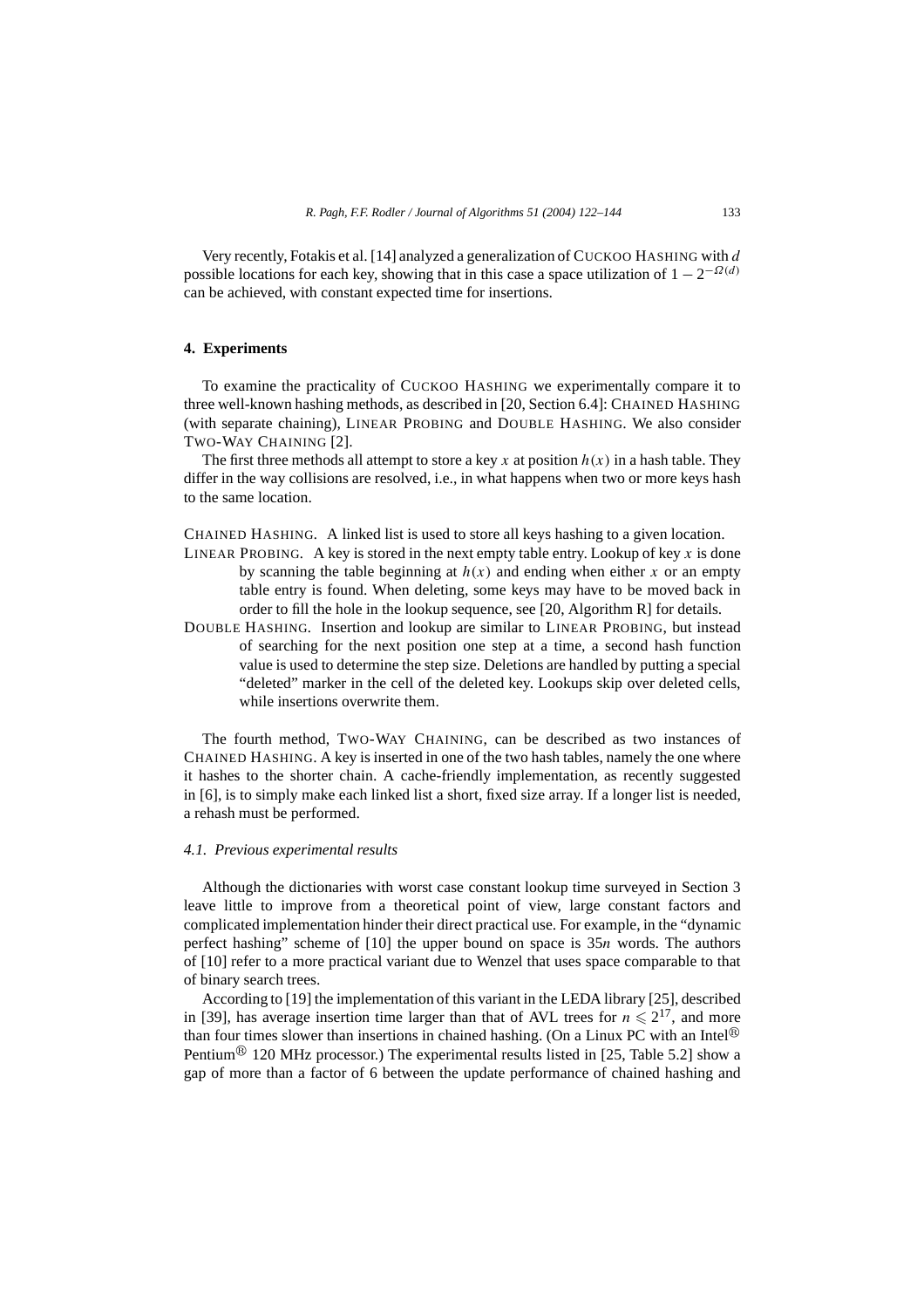dynamic perfect hashing, and a factor of more than 2 for lookups. (On a 300 MHz SUN ULTRA SPARC.)

Silverstein [36] reports that the space upper bound of the dynamic perfect hashing scheme of [10] is quite pessimistic compared to what can be observed when run on a subset of the DIMACS dictionary tests [24]. He goes on to explore ways of improving space as well as time, improving both the observed time and space by a factor of roughly three. Still, the improved scheme needs 2 to 3 times more space than an implementation of linear probing to achieve similar time per operation. Silverstein also considers versions of the data structures with packed representations of the hash tables. In this setting the dynamic perfect hashing scheme was more than 50% slower than linear probing, using roughly the same amount of space.

Is seems that recent experimental work on "classical" dictionaries (that do not have worst case constant lookup time) is quite limited. In [19] it is reported that chained hashing is superior to an implementation of dynamic perfect hashing in terms of both memory usage and speed.

#### *4.2. Data structure design and implementation*

We consider positive 32 bit signed integer keys and use 0 as ⊥. The data structures are *robust* in that they correctly handle attempts to insert an element already in the set, and attempts to delete an element not in the set. During rehashes this is known not to occur and slightly faster versions of the insertion procedure are used.

Our focus is on minimizing the time for dictionary operations under the constraint that space usage should be reasonable. By the *load factor* of a dictionary we will understand the size of the set relative to the memory used. (For CHAINED HASHING, the notion of load factor traditionally disregards the space used for linked lists, but we desire equal load factors to imply equal memory usage.) As seen in [20, Fig. 44] the speed of LINEAR PROBING and DOUBLE HASHING degrades rapidly for load factors above 1*/*2. On the other hand, none of the schemes improve much for load factors below 1*/*4. As CUCKOO HASHING only works when the size of each table is larger than the size of the set, we can only perform a comparison for load factors less than 1*/*2. To allow for doubling and halving of the table size, we allow the load factor to vary between 1*/*5 and 1*/*2, focusing especially on the "typical" load factor of 1*/*3. For CUCKOO HASHING and TWO-WAY CHAINING there is a chance that an insertion may fail, causing a "forced rehash". If the load factor is larger than a certain threshold, somewhat arbitrarily set to 5*/*12, we use the opportunity to double the table size. By our experiments this only slightly decreases the average load factor.

Apart from CHAINED HASHING, the schemes considered have in common the fact that they have only been analyzed under randomness assumptions that are currently impractical to realize. However, experience shows that rather simple and efficient hash function families yield performance close to that predicted under stronger randomness assumptions. We use a function family from [9] with range  $\{0, 1\}^q$  for positive integer q. For every odd a,  $0 < a < 2^w$ , the family contains the function  $h_a(x) = (ax \mod 2^w) \text{ div } 2^{w-q}$ . Note that evaluation can be done very efficiently by a 32 bit multiplication and a shift. However, this choice of hash function restricts us to consider hash tables whose sizes are powers of two.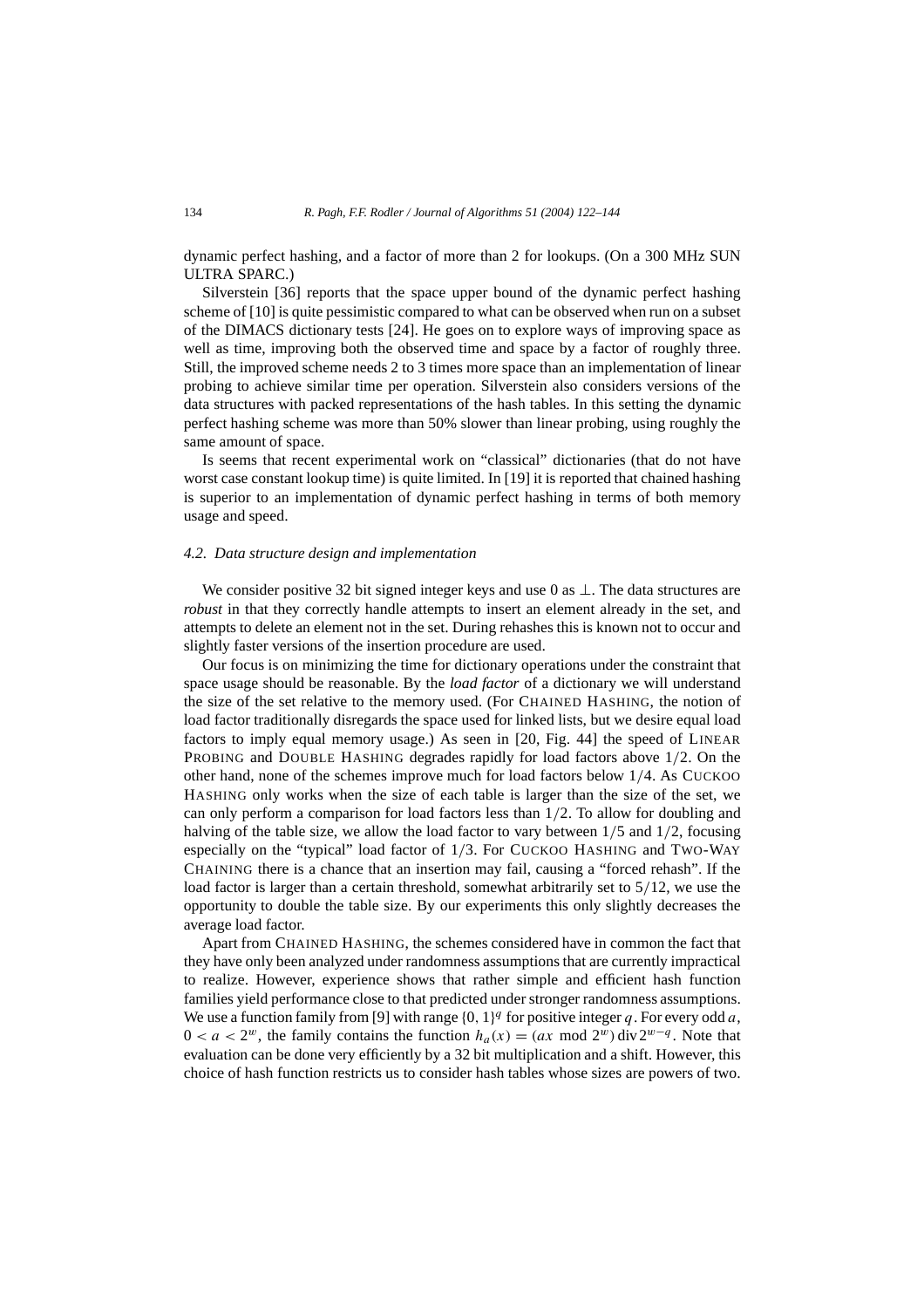A random function from the family (chosen using C's rand function) appears to work fine with all schemes except CUCKOO HASHING. For CUCKOO HASHING we experimented with various hash functions and found that CUCKOO HASHING was rather sensitive to the choice of hash function. It turned out that the exclusive or of three independently chosen functions from the family of [9] was fast and worked well. We have no good explanation for this phenomenon. For all schemes, various alternative hash families were tried, with a decrease in performance.

All methods have been implemented in C. We have striven to obtain the fastest possible implementation of each scheme. Specific choices made and details differing from the references are:

- CHAINED HASHING*.* C's malloc and free functions were found to be a performance bottleneck, so a simple "freelist" memory allocation scheme is used. Half of the allocated memory is used for the hash table, and half for list elements. If the data structure runs out of free list elements, its size is doubled. We store the first key of each linked list directly in the hash table, as this often saves one cache miss. Having the first key in the hash table also slightly improves memory utilization, in the expected sense. This is because every non-empty linked list is one element shorter and because we expect more than half of the hash table cells to contain a linked list for the load factors considered here.
- DOUBLE HASHING*.* To prevent the tables from clogging up with deleted cells, resulting in poor performance for unsuccessful lookups, all keys are rehashed when 2*/*3 of the hash table is occupied by keys and "deleted" markers. The fraction 2*/*3 was found to give a good tradeoff between the time for insertion and unsuccessful lookups.
- LINEAR PROBING*.* Our first implementation, like that in [36], employed deletion markers. However, we found that using the deletion method described in [20, Algorithm R] was considerably faster, as far fewer rehashes were needed.
- TWO-WAY CHAINING*.* We allow four keys in each bucket. This is enough to keep the probability of a forced rehash low for hundreds of thousands of keys, by the results in [6]. For larger collections of keys one should allow more keys in each bucket, resulting in general performance degradation.
- CUCKOO HASHING*.* The architecture on which we experimented could not parallelize the two memory accesses in lookups. Therefore we only evaluate the second hash function after the first memory lookup has shown unsuccessful.

For all schemes, rehashing was implemented as repeated insertion of all keys into a newly allocated hash table. For efficiency we used special insertion procedures without a check of whether keys were already inserted.

Some experiments were done with variants of CUCKOO HASHING. In particular, we considered ASYMMETRIC CUCKOO, in which the first table is twice the size of the second one. This results in more keys residing in the first table, thus giving a slightly better average performance for successful lookups. For example, after a long sequence of alternate insertions and deletions at load factor 1*/*3, we found that about 76% of the elements resided in the first table of ASYMMETRIC CUCKOO, as opposed to 63% for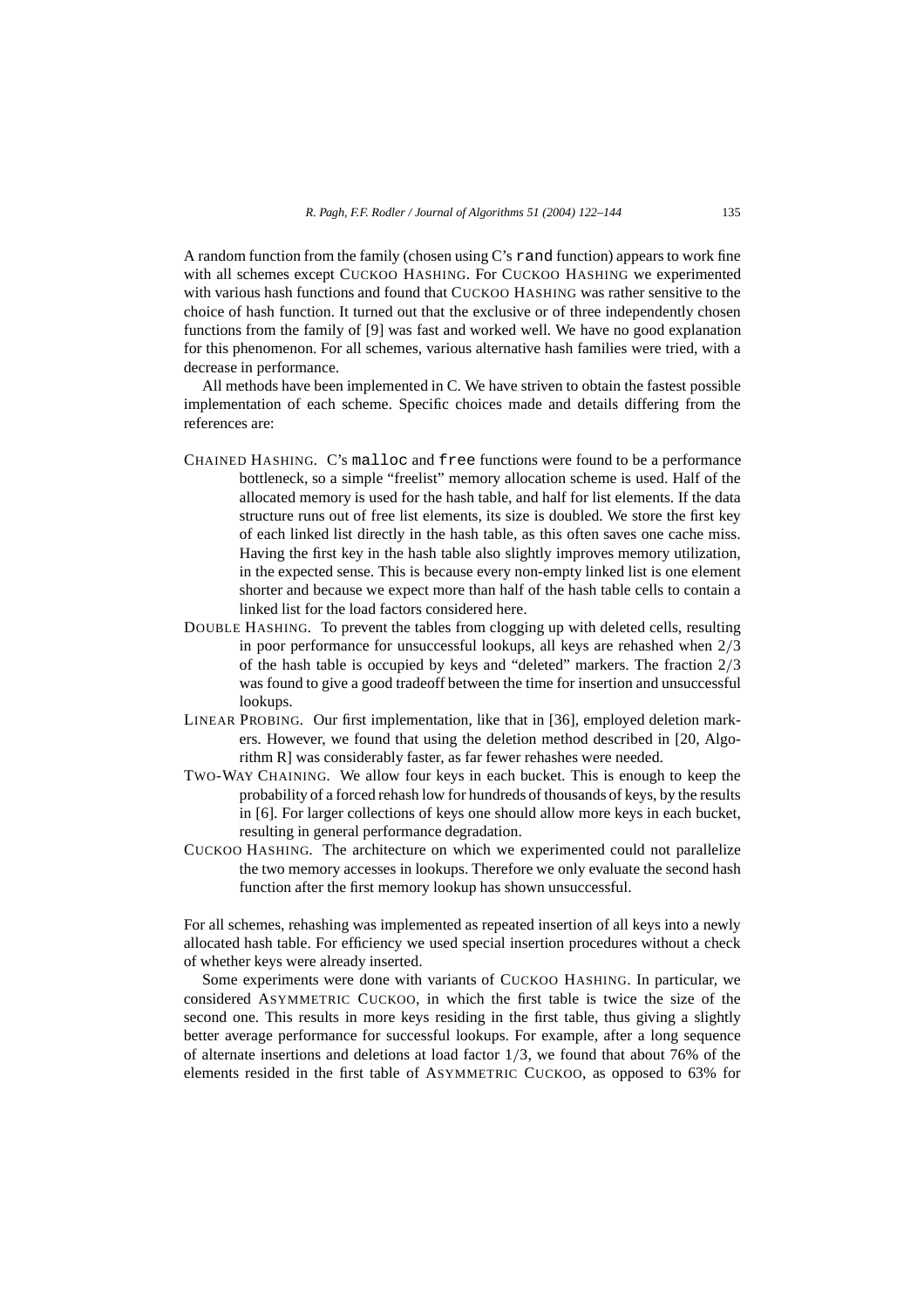CUCKOO HASHING. There was no significant slowdown for other operations. We will describe the results for ASYMMETRIC CUCKOO when they differ significantly from those of CUCKOO HASHING.

# *4.3. Setup*

Our experiments were performed on a PC running Linux (kernel version 2.2) with an 800 MHz Intel<sup>®</sup> Pentium<sup>®</sup> III processor, and 256 MB of memory (PC100 RAM). The processor has a 16 KB level 1 data cache and a 256 KB level 2 "advanced transfer" cache. Our results nicely fit a simple model parameterized by the cost of a cache miss and the expected number of probes to "random" locations (see the technical report [28] for details). They are thus believed to have significance for other hardware configurations. An advantage of using the Pentium<sup>®</sup> processor for timing experiments is its rdtsc instruction which can be used to measure time in clock cycles. This gives access to very precise data on the behavior of algorithms, and allows us to discard the time used by the program issuing the calls to the CUCKOO HASHING data structure. In our case it also supplies a way of discarding measurements significantly disturbed by interrupts from hardware devices or the process scheduler, as these show up as a small group of timings significantly separated from all other timings. Programs were compiled using the gcc compiler version 2.95.2, using optimization flags -O9 -DCPU=586 -march=i586 -fomit-frame-pointer -finline-functions -fforce-mem -funrollloops -fno-rtti. As mentioned earlier, we use a global clock cycle counter to time operations. If the number of clock cycles spent on a dictionary operation exceeds 5000, and there was no rehash, we conclude that the call was interrupted, and disregard the result (it was empirically observed that no operation ever took between 2000 and 5000 clock cycles). If a rehash is made, we have no way of filtering away time spent in interrupts. However, all tests were made on a machine with no irrelevant user processes, so disturbances should be minimal. On our machine it took 32 clock cycles to call the rdtsc instruction. These clock cycles have been subtracted from the results.

#### *4.4. Results*

Our main experiment was designed to model the situation in which the size of the dictionary is not changing too much. It considers a sequence of mixed operations generated at random. We constructed the test operation sequences from a collection of high quality random bits publicly available on the Internet [23]. The sequences start by insertion of *n* distinct random keys, followed by 3*n* times four operations: A random unsuccessful lookup, a random successful lookup, a random deletion, and a random insertion. We timed the operations in the "equilibrium", where the number of elements is stable. For load factor 1*/*3 our results appear in Figs. 3 and 4, which show an average over 10 runs. We ran experiments with up to  $2^{24}/3$  keys. As LINEAR PROBING was consistently faster than DOUBLE HASHING, we chose it as the sole open addressing scheme in the plots. Time for forced rehashes was added to the insertion time. The results had a large variance, over the 10 runs, for sets of size  $2^{12}$  to  $2^{16}$ . Outside this range the extreme values deviated from the average by less than about 7%. The large variance sets in when the data structure starts to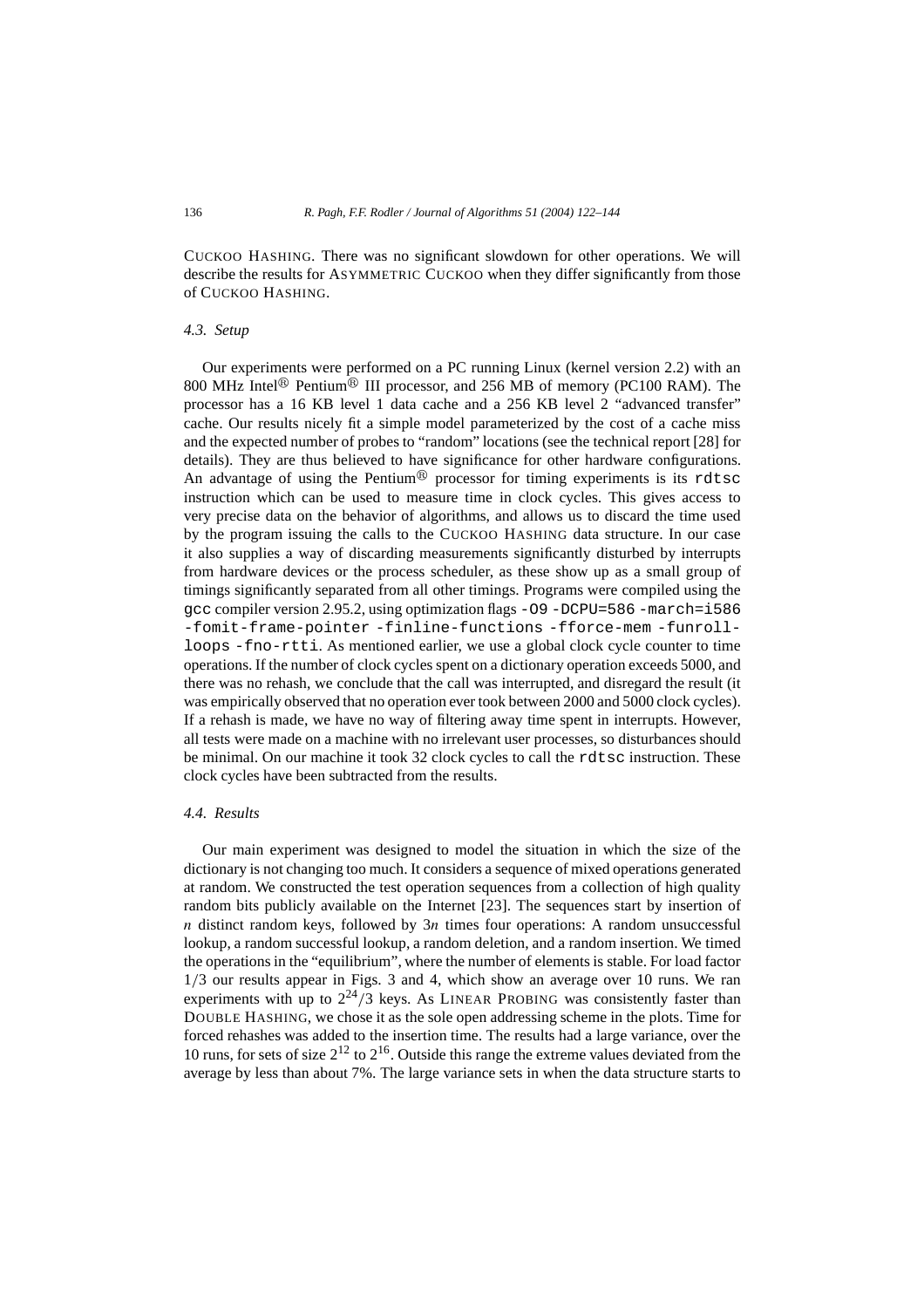

Fig. 3. The average time per lookup operation in equilibrium for load factor 1*/*3.

fill the level 2 cache. We believe this is caused by our test program reading data from disk and thus sometimes evicting parts of the data structure from cache.

As can be seen, the time for lookups is almost identical for all schemes as long as the entire data structure fits in level 2 cache, i.e., for  $n < 2^{16}/3$ . After this the average number of accesses to a random memory cell (with the probability of a cache miss approaching 1) shows up. The shape of the curves reflect the increasing probability of a cache miss for an access to a random memory cell (see Section 5 of the technical report [28] for details). This makes linear probing an average case winner, with CUCKOO HASHING and TWO-WAY CHAINING following about 40 clock cycles behind. For insertion the number of accesses to a random memory cell again dominates the picture for large sets, while the higher number of in-cache accesses and more computation makes CUCKOO HASHING, and in particular TWO-WAY chaining, slower for small sets. The cost of forced rehashes sets in for TWO-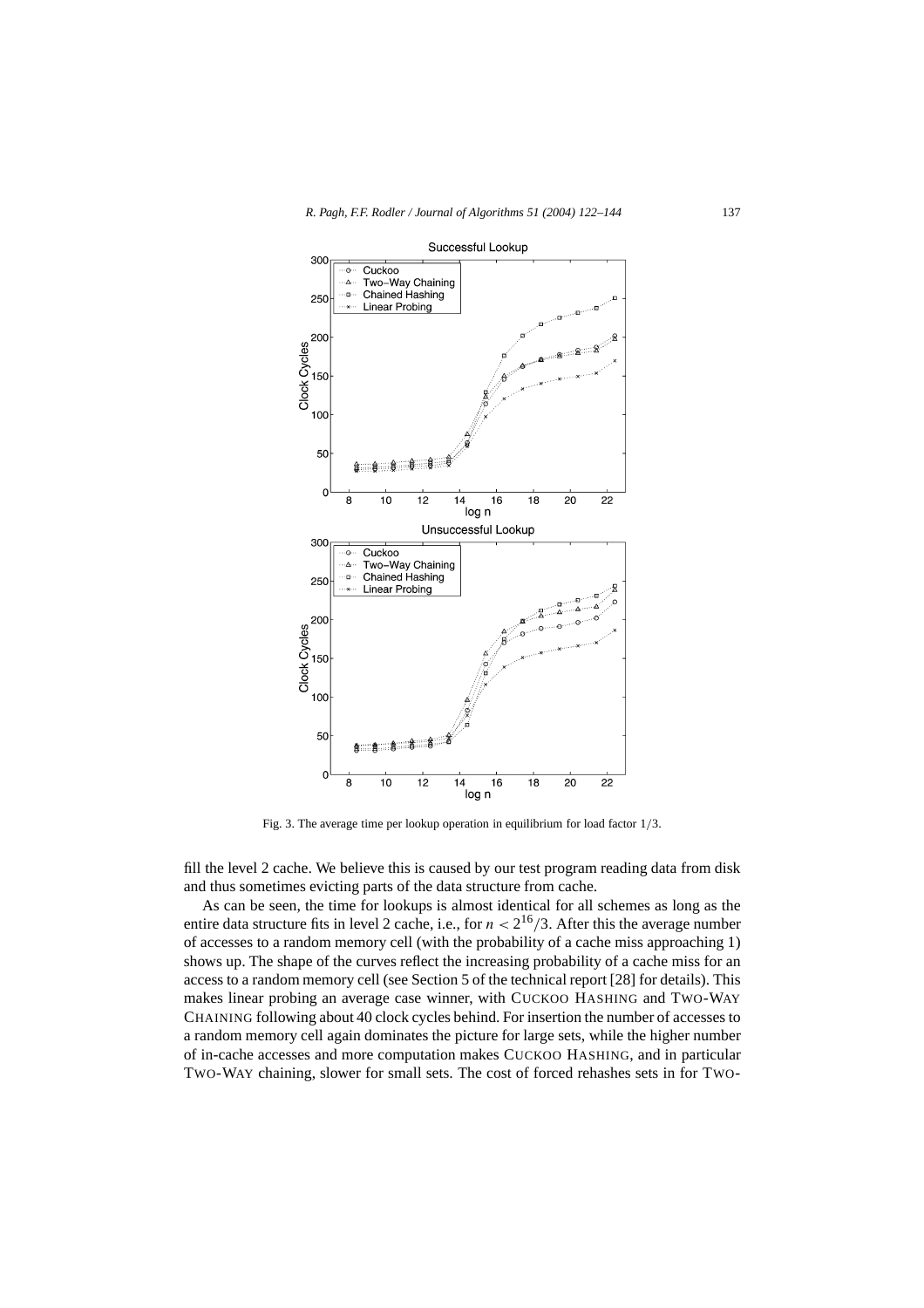

Fig. 4. The average time per update operation in equilibrium for load factor 1*/*3.

WAY CHAINING for sets of more than a million elements, at which point better results may have been obtained by a larger bucket size. For deletion CHAINED HASHING lags behind for large sets due to accesses to a random memory cell when freeing list elements, while the simplicity of CUCKOO HASHING makes it the fastest scheme. We note that, for dictionaries that fit in cache, the total time for an insertion and a deletion is smallest for CUCKOO HASHING among the four schemes.

At this point we should mention that the good cache utilization of LINEAR PROBING and TWO-WAY CHAINING depends on the cache lines being considerably larger than keys (and any associated information placed together with keys). If this is not the case, it causes the number of cache misses to rise significantly. The other schemes discussed here do not deteriorate in this way.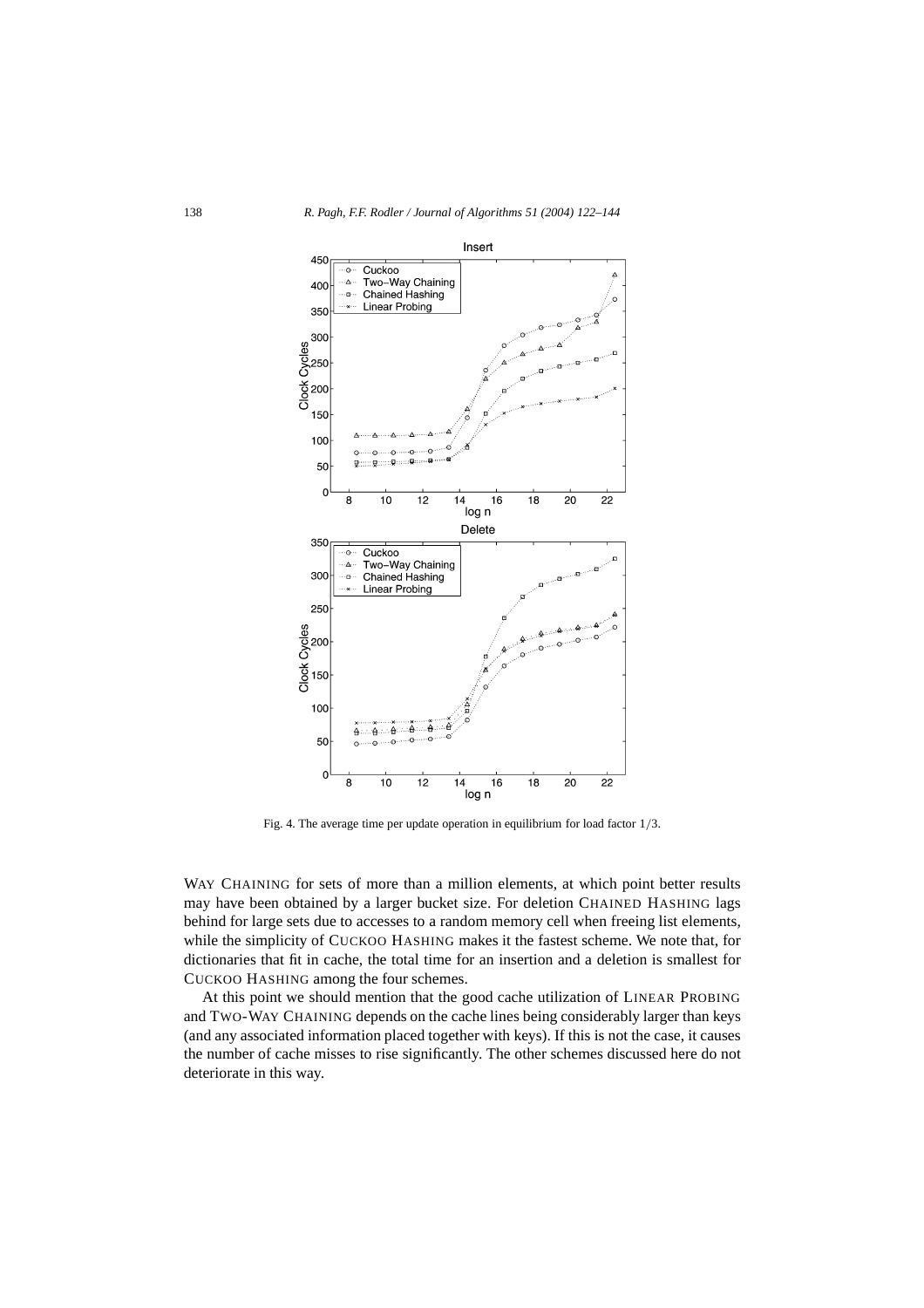|                | Joyce     |       | Eddington |       |  |
|----------------|-----------|-------|-----------|-------|--|
| <b>LINEAR</b>  | $42 - 45$ | (.35) | $26 - 27$ | (.40) |  |
| <b>DOUBLE</b>  | $48 - 53$ | (.35) | $32 - 35$ | (.40) |  |
| <b>CHAINED</b> | $49 - 52$ | (.31) | $36 - 38$ | (.28) |  |
| A.CUCKOO       | $47 - 50$ | (.33) | $37 - 39$ | (.32) |  |
| <b>CUCKOO</b>  | $57 - 63$ | (.35) | $41 - 45$ | (.40) |  |
| TWO-WAY        | $82 - 84$ | (.34) | $51 - 53$ | (.40) |  |
|                |           |       |           |       |  |

Fig. 5. Average clock cycles per operation and load factors for two DIMACS string tests.

We made additional experiments concerning the cost of insertions in growing dictionaries and deletions in shrinking dictionaries, which takes into account the cost of rehashes needed to keep space utilization around 1*/*3. The interested reader can find the results of these tests in the technical report [28].

# *DIMACS tests*

Access to data in a dictionary is rarely random in practice. In particular, the cache is more helpful than in the above random tests, for example due to repeated lookups of the same key, and deletion of short-lived keys. As a rule of thumb, the time for such operations will be similar to the time when all of the data structure is in cache. To perform actual tests of the dictionaries on more realistic data, we chose a representative subset of the dictionary tests of the 5th DIMACS implementation challenge [24]. The tests involving string keys were preprocessed by hashing strings to 32 bit integers, as described in Appendix A. This preserves, with high probability, the access pattern to keys. For each test we recorded the average time per operation, not including the time used for preprocessing. The minimum and maximum of six runs can be found in Figs. 5 and 6, which also lists the average load factor. Linear probing is again the fastest, but mostly just 20–30% faster than the CUCKOO schemes.

# *The number of cache misses during insertion*

We have seen that the number of accesses to a random memory cell (i.e., cache misses) is critical to the performance of hashing schemes. Whereas there is a very precise understanding of the probe behavior of the classic schemes (under suitable randomness assumptions), the analysis of the expected time for insertions in Section 2.3 is rather crude, establishing just a constant upper bound. One reason that our calculation does not give a

|                | $3.11 - 0 - 1$ |       | Smalltalk-2 |       | $3.2 - Y - 1$ |       |
|----------------|----------------|-------|-------------|-------|---------------|-------|
| LINEAR         | $99 - 103$     | (.30) | $68 - 72$   | (.29) | $85 - 88$     | (.32) |
| <b>DOUBLE</b>  | 116-142        | (.30) | $77 - 79$   | (.29) | $98 - 102$    | (.32) |
| <b>CHAINED</b> | 113-121        | (.30) | $78 - 82$   | (.29) | $90 - 93$     | (.31) |
| A.CUCKOO       | 166-168        | (.29) | $87 - 95$   | (.29) | $95 - 96$     | (.32) |
| <b>CUCKOO</b>  | 139-143        | (.30) | $90 - 96$   | (.29) | $104 - 108$   | (.32) |
| TWO-WAY        | 159-199        | (.30) | $111 - 113$ | (.29) | 133-138       | (.32) |

Fig. 6. Average clock cycles per operation and load factors for three DIMACS integer tests.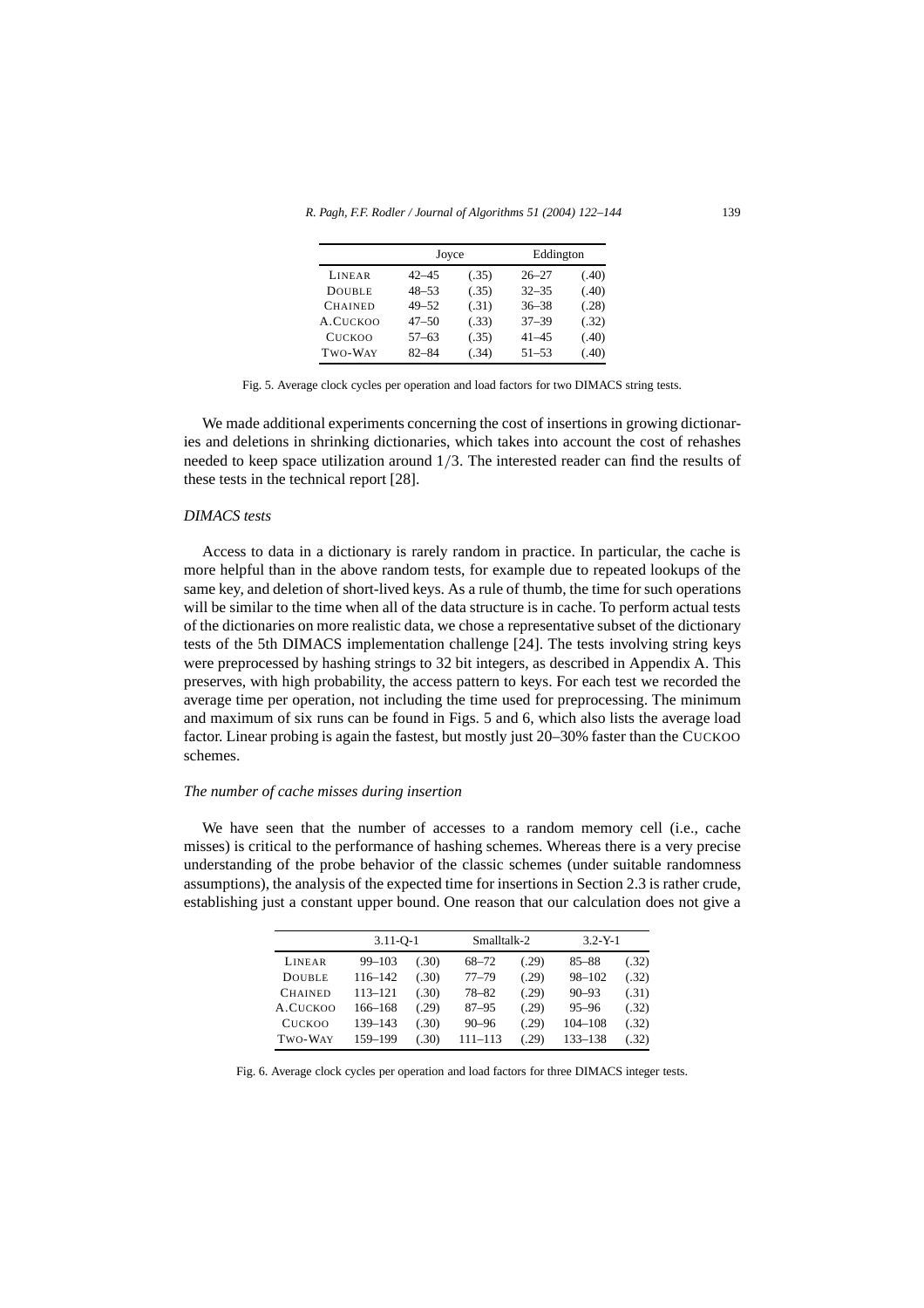

Fig. 7. The average number of accesses to a random memory cell for insertion.

very tight bound is that we use a pessimistic estimate on the number of key moves needed to accommodate a new element in the dictionary. Often a free cell will be found even though it *could* have been occupied by another key in the dictionary. We also pessimistically assume that a large fraction of key moves will be spent backtracking from an unsuccessful attempt to place the new key in the first table.

Figure 7 shows experimentally determined values for the average number of probes during insertion for various schemes and load factors below 1*/*2. We disregard reads and writes to locations known to be in cache, and the cost of rehashes. Measurements were made in "equilibrium" after  $10^5$  insertions and deletions, using tables of size  $2^{15}$ and truly random hash function values. We believe that this curve is independent of the table size (up to vanishing terms). The curve for LINEAR PROBING does not appear, as the number of non-cached memory accesses depends on cache architecture (length of the cache line), but it is typically very close to 1. The curve for CUCKOO HASHING seems to be  $2 + 1/(4 + 8\alpha) \approx 2 + 1/(4\varepsilon)$ . This is in good correspondence with (3) of the analysis in Section 2.3. It should be remarked that the highest possible load factor for TWO-WAY CHAINING is  $O(1/\log \log n)$ .

As noted in Section 2, the insertion algorithm of CUCKOO HASHING is biased towards inserting keys in  $T_1$ . If we instead of starting the insertion in  $T_1$  choose the start table at random, the number of cache misses decreases slightly for insertion. This is because the number of free cells in  $T_1$  increases as the load balance becomes even. However, this also means a slight increase in lookup time. Also note that since insertion checks if the element is already inserted, CUCKOO HASHING uses at least two cache misses. The initial lookup can be exploited to get a small improvement in insertion performance, by inserting right away when *either* cell  $T_1[h_1(x)]$  or  $T_2[h_2(x)]$  is vacant. For load factor 1/3 this places about 10% of newly inserted keys in  $T_2$ . The relatively low percentage is the reason why we found no advantage in performing the extra check in our implementation.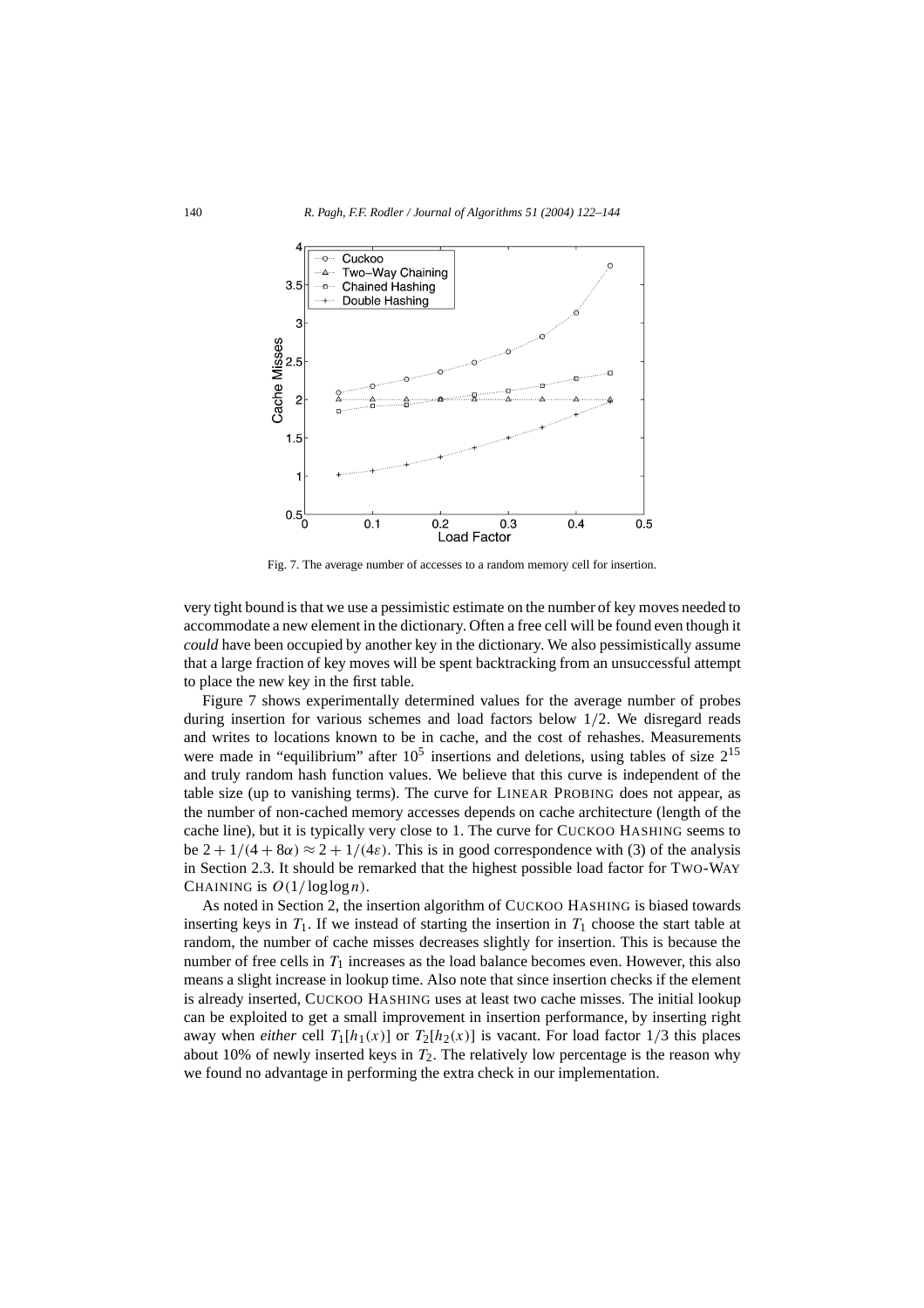Since lookup is very similar to insertion in CHAINED HASHING, one could think that the number of cache misses would be equal for the two operations. However, in our implementation, obtaining a free cell from the freelist may result in an extra cache miss. This is the reason why the curve for CHAINED HASHING in the figure differs from a similar plot in Knuth [20, Fig. 44].

#### **5. Conclusion**

We have presented a new dictionary with worst case constant lookup time. It is very simple to implement, and has average case performance comparable to the best previous dictionaries. Earlier schemes with worst case constant lookup time were more complicated to implement and had worse average case performance. Several challenges remain. First of all an explicit, truly practical hash function family that is provably good for the scheme has yet to be found. One step in this direction was recently taken by Dietzfelbinger and Woelfel [12], but their hash functions still require a relatively large amount of space. Secondly, we lack a precise understanding of why the scheme exhibits low constant factors. In particular, the curve of Fig. 7 needs to be explained.

#### **Acknowledgments**

The authors thank Andrei Broder, Martin Dietzfelbinger, Rolf Fagerberg, Peter Sanders, John Tromp, and Berthold Vöcking for useful comments and discussions on this paper and CUCKOO HASHING in general.

#### **Appendix A. Constructions and properties of universal hash functions**

# *A.1. Universal hash function families*

As a simple example of a universal family, the family of all functions from *U* to some codomain is *(*1*,*|*U*|*)*-universal. However, for implementation purposes one needs families with much more succinct memory representations. A standard construction of a *(*2*,k)* universal family for range  $R = \{0, \ldots, r - 1\}$  and prime  $p > \max(2^w, r)$  is

$$
\left\{ x \mapsto \left( \left( \sum_{l=0}^{k-1} a_l x^l \right) \bmod p \right) \bmod r \middle| 0 \leq a_0, a_1, \dots, a_{k-1} < p \right\}.
$$
\n(A.1)

This paper uses a hash function construction due to Siegel [35] that has *constant* evaluation time (however, the constant is not small). Its properties are captured by the following theorem, which can be derived from Siegel's paper by using a universe collapse function, as described below.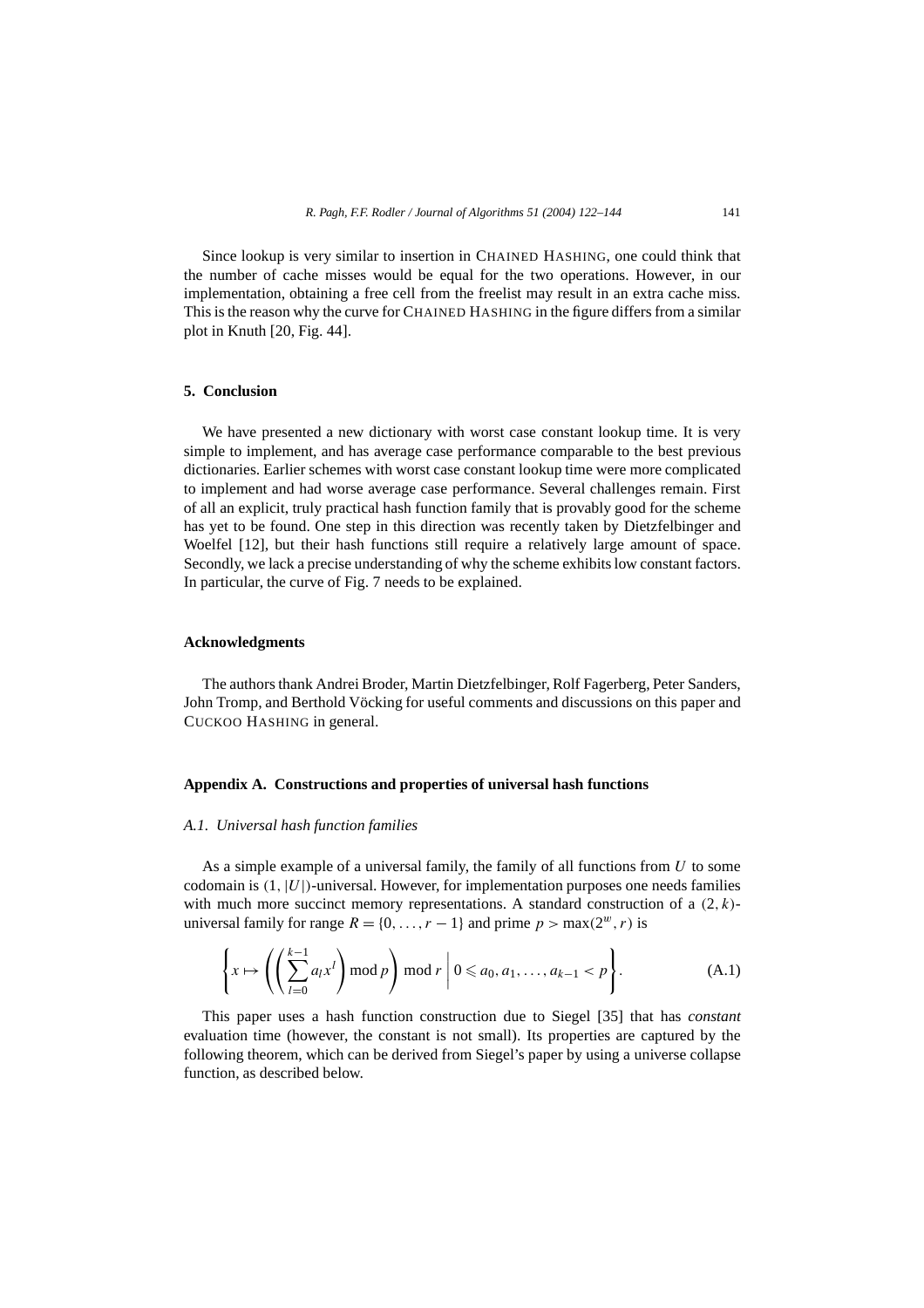**Theorem 1** (Siegel). Let  $\gamma$  and  $\delta > 0$  be constants, and take any set  $X \subseteq U$ . Using space *and initialization time O(*|*X*| *<sup>δ</sup> ) it is possible to construct a family of functions such that, for some constant*  $\delta' > 0$ :

- *With probability at least*  $1 |X|^{-\gamma}$  *the family is*  $(1, |X|^{\delta'})$ *-universal when restricted to X.*
- *Furthermore, functions from the family can be evaluated in constant time, and a random function can be picked using time and space*  $O(|X|^{\delta})$ *.*

#### *A.2. Collapsing the universe*

The restriction that keys are single words is not a serious one, as longer keys can be handled using the standard technique of *collapsing* the universe. Specifically, long keys can be mapped to keys of  $O(1)$  words by applying a random function  $\rho$  from a  $(O(1), 2)$ universal family. There is such a family whose functions can be evaluated in time linear in the number of words in a key [7]. It works by evaluating a function from a  $(O(1), 2)$ universal family on each word of the key, computing the bitwise exclusive or of the function values. (See [37] for an efficient implementation.) Such a function  $\rho$  with range  ${0, 1}^{2 \log(n) + c}$  will, with probability  $1 - O(2^{-c})$ , be injective on *S*. In fact, with constant probability  $\rho$  is injective on a given *sequence* of  $\Omega(2^{c/2}n)$  consecutive sets in a dictionary of initial size *n* (see [10]). When a collision for  $\rho$  between two elements of *S* is detected in the dictionary, everything is rehashed, i.e., *ρ* is chosen anew and the whole data structure is rebuilt. If a rehash can be done in expected  $O(n)$  time, the amortized expected cost of this is  $O(2^{-c/2})$  per insertion. In this way we can effectively reduce the universe size to  $O(n^2)$ , though the full keys still need to be stored to decide membership.

#### **References**

- [1] A.V. Aho, D. Lee, Storing a dynamic sparse table, in: Proceedings of the 27th Annual Symposium on Foundations of Computer Science (FOCS '86), IEEE Comput. Soc. Press, 1986, pp. 55–60.
- [2] Y. Azar, A.Z. Broder, A.R. Karlin, E. Upfal, Balanced allocations, SIAM J. Comput. 29 (1) (1999) 180–200.
- [3] P. Berenbrink, A. Czumaj, A. Steger, B. Vöcking, Balanced allocations: the heavily loaded case, in: Proceedings of the 32nd Annual ACM Symposium on Theory of Computing (STOC '00), ACM Press, 2000, pp. 745–754.
- [4] R.P. Brent, Reducing the retrieval time of scatter storage techniques, Commun. ACM 16 (2) (1973) 105–109.
- [5] A.Z. Broder, A.R. Karlin, Multilevel adaptive hashing, in: Proceedings of the 1st Annual ACM–SIAM Symposium on Discrete Algorithms (SODA '90), ACM Press, 1990, pp. 43–53.
- [6] A.Z. Broder, M. Mitzenmacher, Using multiple hash functions to improve IP lookups, in: Proceedings of the 20th Annual Joint Conference of the IEEE Computer and Communications Societies (INFOCOM 2001), vol. 3, IEEE Comput. Soc. Press, 2001, pp. 1454–1463.
- [7] J.L. Carter, M.N. Wegman, Universal classes of hash functions, J. Comput. System Sci. 18 (2) (1979) 143– 154.
- [8] M. Dietzfelbinger, J. Gil, Y. Matias, N. Pippenger, Polynomial hash functions are reliable (extended abstract), in: Proceedings of the 19th International Colloquium on Automata, Languages and Programming (ICALP '92), in: Lecture Notes in Comput. Sci., vol. 623, Springer-Verlag, 1992, pp. 235–246.
- [9] M. Dietzfelbinger, T. Hagerup, J. Katajainen, M. Penttonen, A reliable randomized algorithm for the closestpair problem, J. Algorithms 25 (1) (1997) 19–51.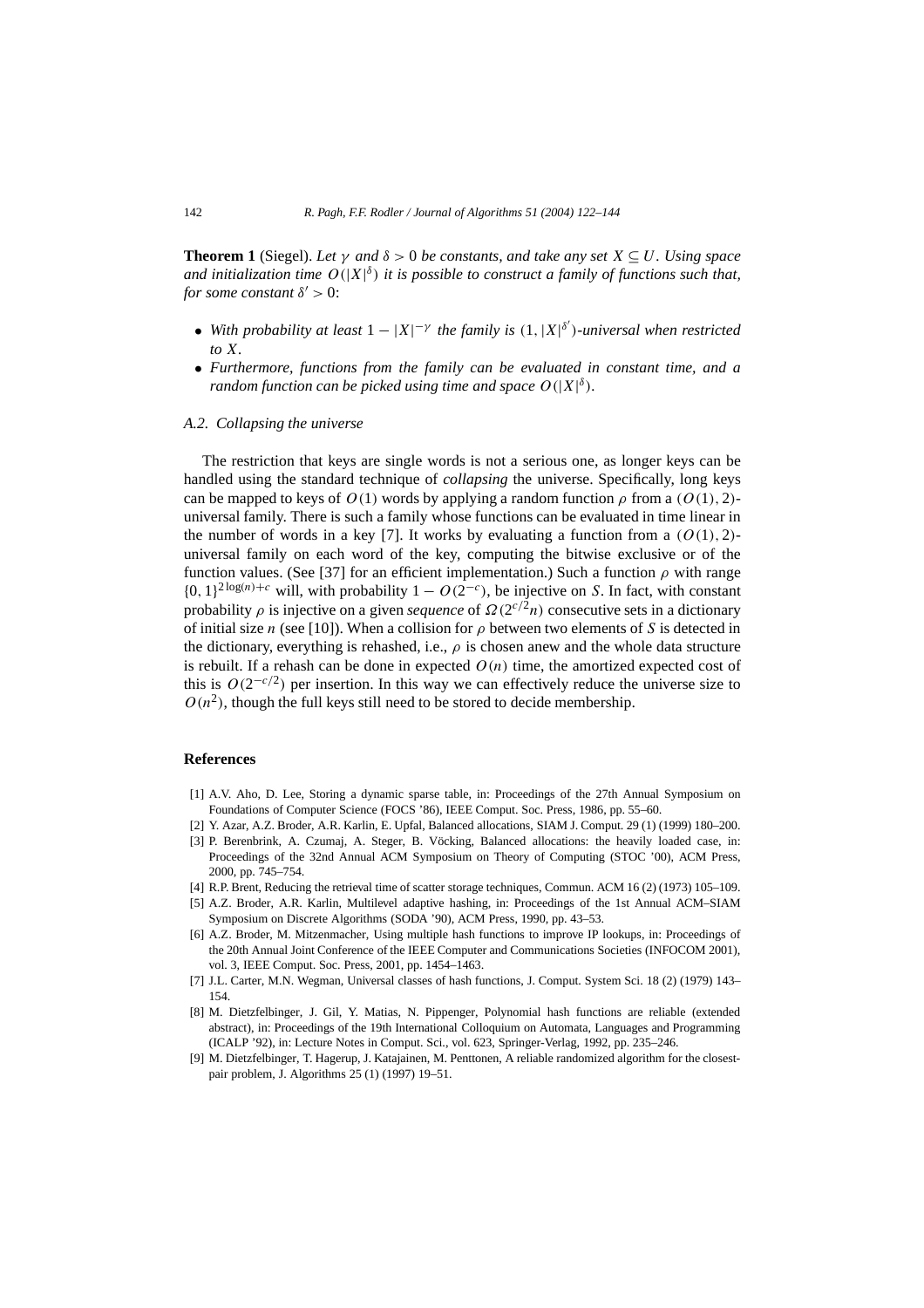- [10] M. Dietzfelbinger, A. Karlin, K. Mehlhorn, F. Meyer auf der Heide, H. Rohnert, R.E. Tarjan, Dynamic perfect hashing: upper and lower bounds, SIAM J. Comput. 23 (4) (1994) 738–761.
- [11] M. Dietzfelbinger, F. Meyer auf der Heide, A new universal class of hash functions and dynamic hashing in real time, in: Proceedings of the 17th International Colloquium on Automata, Languages and Programming (ICALP '90), in: Lecture Notes in Comput. Sci., vol. 443, Springer-Verlag, 1990, pp. 6–19.
- [12] M. Dietzfelbinger, P. Woelfel, Almost random graphs with simple hash functions, in: Proceedings of the 35th Annual ACM Symposium on Theory of Computing (STOC '03), 2003, pp. 629–638.
- [13] A.I. Dumey, Indexing for rapid random access memory systems, Computers and Automation 5 (12) (1956) 6–9.
- [14] D. Fotakis, R. Pagh, P. Sanders, P. Spirakis, Space efficient hash tables with worst case constant access time, in: Proceedings of the 20th Symposium on Theoretical Aspects of Computer Science (STACS '03), in: Lecture Notes in Comput. Sci., vol. 2607, Springer-Verlag, 2003, pp. 271–282.
- [15] M.L. Fredman, J. Komlós, E. Szemerédi, Storing a sparse table with *O(*1*)* worst case access time, J. Assoc. Comput. Mach. 31 (3) (1984) 538–544.
- [16] G. Gonnet, Handbook of Algorithms and Data Structures, Addison-Wesley, 1984.
- [17] G.H. Gonnet, J.I. Munro, Efficient ordering of hash tables, SIAM J. Comput. 8 (3) (1979) 463–478.
- [18] R.M. Karp, M. Luby, F. Meyer auf der Heide, Efficient PRAM simulation on a distributed memory machine, Algorithmica 16 (4–5) (1996) 517–542.
- [19] J. Katajainen, M. Lykke, Experiments with universal hashing, Technical Report DIKU, Technical Report 96*/*8, University of Copenhagen, 1996.
- [20] D.E. Knuth, Sorting and Searching, in: The Art of Computer Programming, vol. 3, 2nd ed., Addison–Wesley, Reading, MA, 1998.
- [21] J.A.T. Maddison, Fast lookup in hash tables with direct rehashing, The Computer Journal 23 (2) (1980) 188–189.
- [22] E.G. Mallach, Scatter storage techniques: a uniform viewpoint and a method for reducing retrieval times, The Computer Journal 20 (2) (1977) 137–140.
- [23] G. Marsaglia, The Marsaglia random number CDROM including the diehard battery of tests of randomness, http://stat.fsu.edu/pub/diehard/.
- [24] C.C. McGeoch, The fifth DIMACS challenge dictionaries, http://cs.amherst.edu/~ccm/challenge5/dicto/.
- [25] K. Mehlhorn, S. Näher, LEDA: A Platform for Combinatorial and Geometric Computing, Cambridge University Press, 1999.
- [26] R. Pagh, On the cell probe complexity of membership and perfect hashing, in: Proceedings of the 33rd Annual ACM Symposium on Theory of Computing (STOC '01), ACM Press, 2001, pp. 425–432.
- [27] R. Pagh, F.F. Rodler, Cuckoo hashing, in: Proceedings of the 9th European Symposium on Algorithms (ESA '01), in: Lecture Notes in Comput. Sci., vol. 2161, Springer-Verlag, 2001, pp. 121–133.
- [28] R. Pagh, F.F. Rodler, Cuckoo hashing, Research Series RS-01-32, BRICS, Department of Computer Science, University of Aarhus, August 2001, 21 pp.
- [29] P.V. Poblete, J.I. Munro, Last-come-first-served hashing, J. Algorithms 10 (2) (1989) 228-248.
- [30] R. Raman, S.S. Rao, Succinct dynamic dictionaries and trees, in: Proceedings of the 30th International Colloquium on Automata, Languages and Programming (ICALP '03), in: Lecture Notes in Comput. Sci., vol. 2719, Springer-Verlag, 2003, pp. 345–356.
- [31] R.L. Rivest, Optimal arrangement of keys in a hash table, J. Assoc. Comput. Mach. 25 (2) (1978) 200–209.
- [32] P. Sanders, B. Vöcking, personal communication, 2001.
- [33] J.P. Schmidt, A. Siegel, On aspects of universality and performance for closed hashing (extended abstract), in: Proceedings of the 21st Annual ACM Symposium on Theory of Computing (STOC '89), ACM Press, 1989, pp. 355–366.
- [34] J.P. Schmidt, A. Siegel, The analysis of closed hashing under limited randomness (extended abstract), in: Proceedings of the 22nd Annual ACM Symposium on Theory of Computing (STOC '90), ACM Press, 1990, pp. 224–234.
- [35] A. Siegel, On universal classes of fast high performance hash functions, their time-space tradeoff, and their applications, in: Proceedings of the 30th Annual Symposium on Foundations of Computer Science (FOCS '89), IEEE Comput. Soc. Press, 1989, pp. 20–25.
- [36] C. Silverstein, A practical perfect hashing algorithm, in: Data Structures, Near Neighbor Searches, and Methodology: Fifth and Sixth DIMACS Implementation Challenges, in: DIMACS Series in Discrete